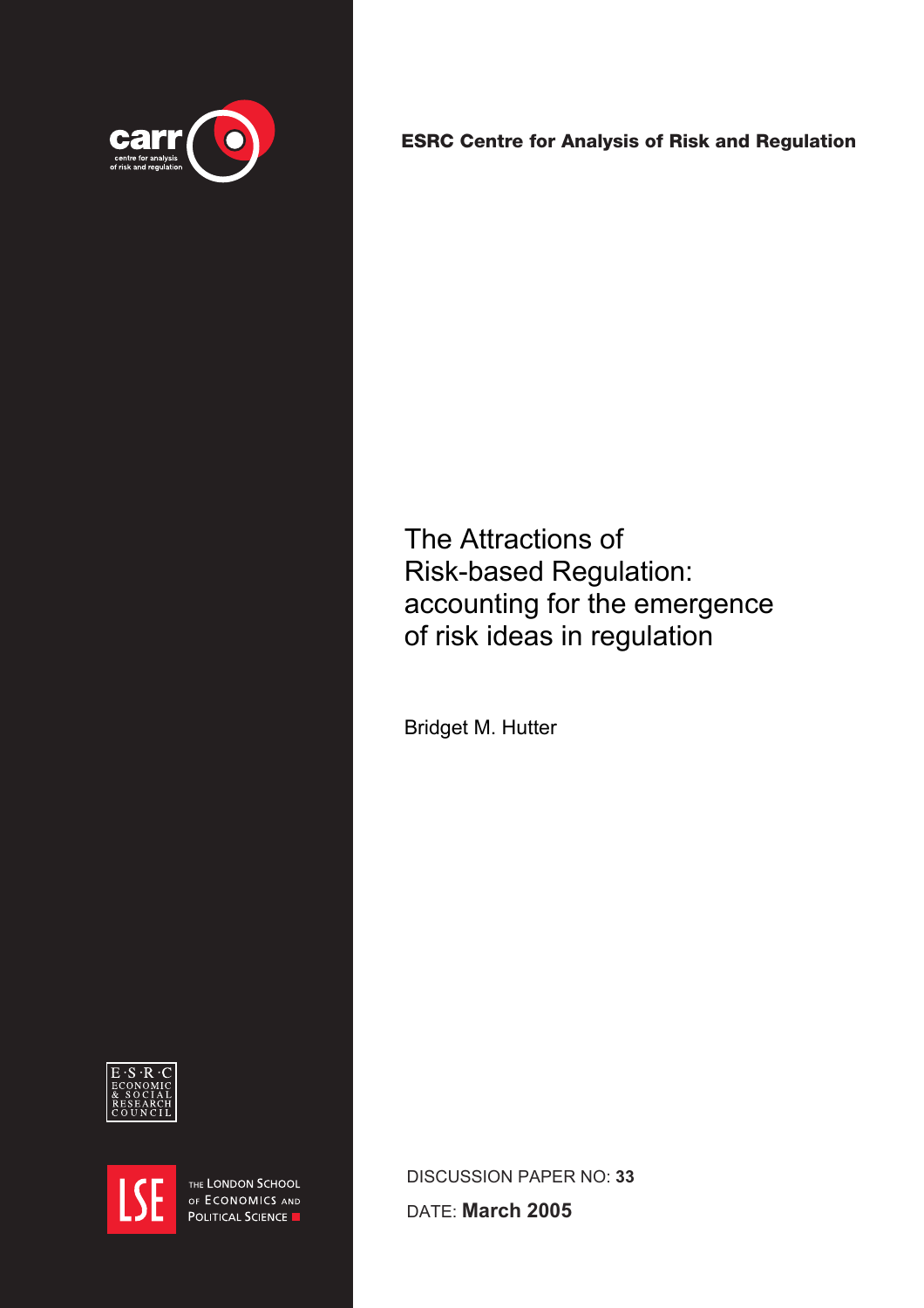# The Attractions of Risk-based Regulation: accounting for the emergence of risk ideas in regulation

**Bridget M. Hutter** 

# **Contents**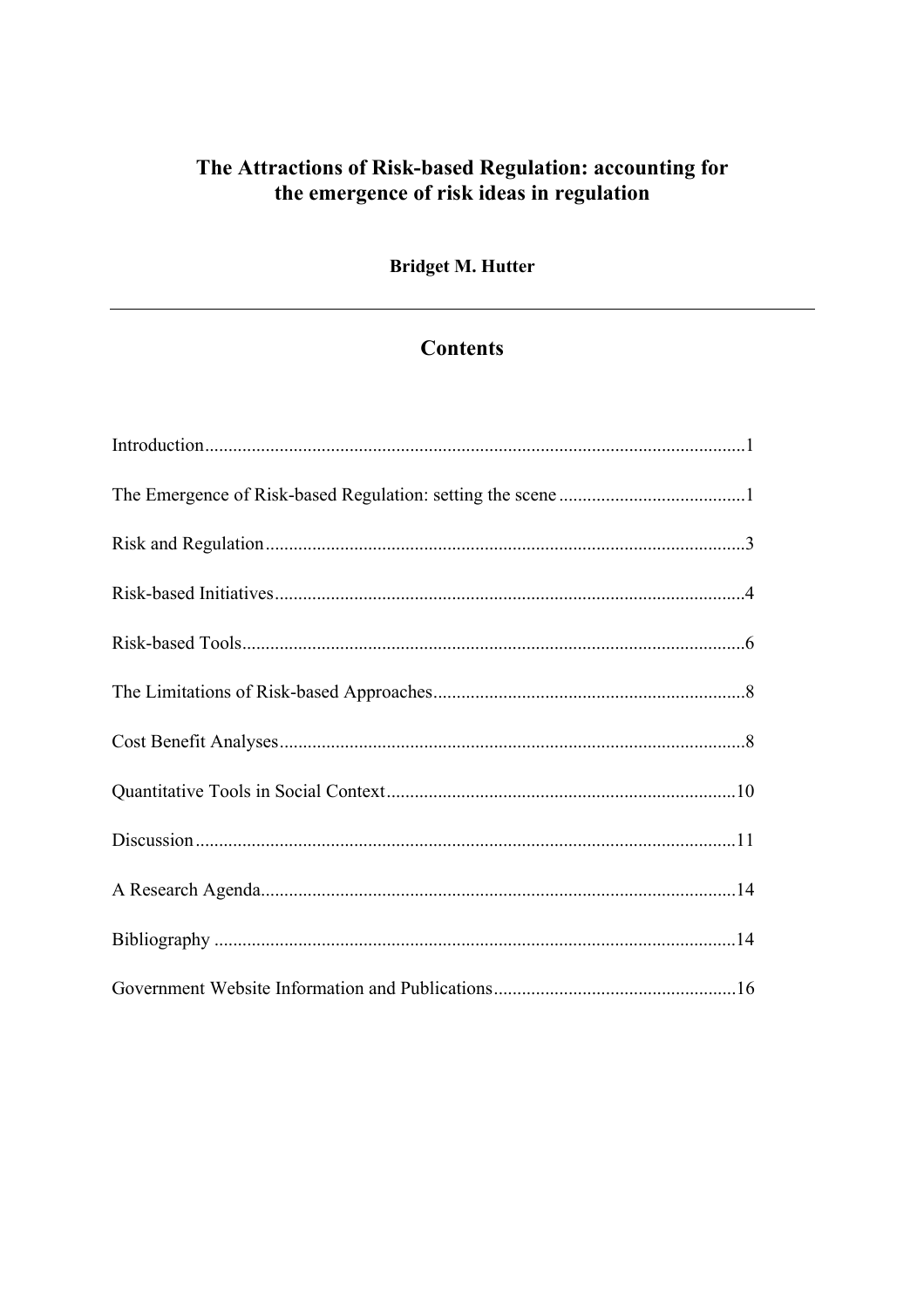The support of the Economic and Social Research Council (ESRC) is gratefully acknowledged. The work was part of the programme of the ESRC Centre for Analysis of Risk and Regulation.

> Published by the Centre for Analysis of Risk and Regulation at the London School of Economics and Political Science Houghton Street London WC2A 2AE

© London School of Economics and Political Science, 2005

ISBN 0 7530 1860 8

All rights reserved.

No part of this publication may be reproduced, stored in a retrieval system, or transmitted, in any form or by any means, without the prior permission in writing of the publisher, nor be otherwise circulated in any form of binding or cover other than that in which it is published and without a similar condition including this condition being imposed on the subsequent purchaser.

Printed and bound by Printflow, March 2005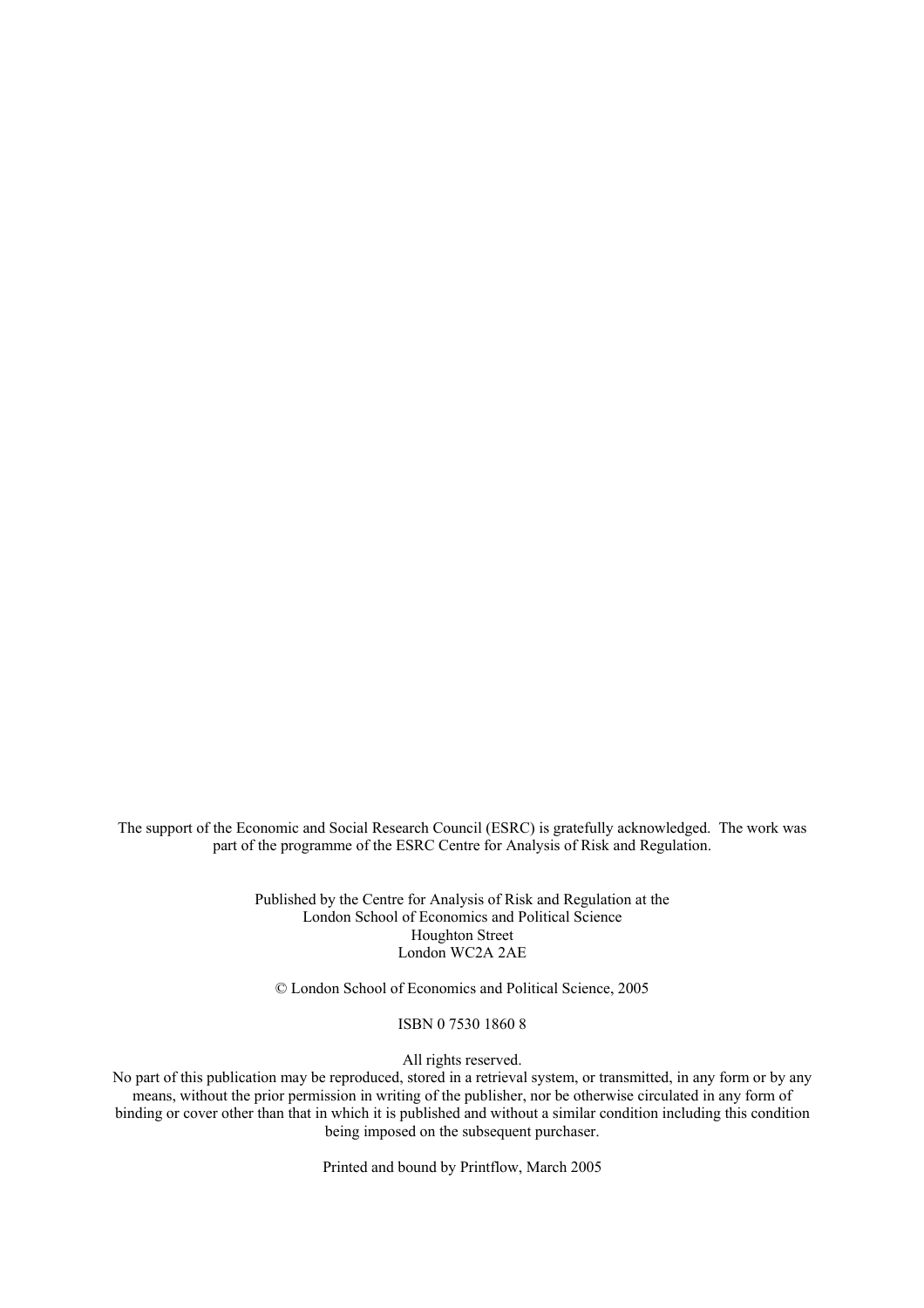# <span id="page-3-0"></span>**The Attractions of Risk-based Regulation: accounting for**  the emergence of risk ideas in regulation<sup>1</sup>

## **Bridget M. Hutter**

### **Introduction**

 $\overline{a}$ 

Recent decades have witnessed a massive growth in academic studies of risk and the rapid development of a risk industry (Gabe, 1995). In many respects risk has become a new lens through which to view the world. This can be seen in business, government and also in academic studies where conversations about risk grow ever popular. Regulation is no exception and during the 1980s/ 1990s regulatory discussions in a number of countries incorporated an imperative to adopt risk-based strategies and tools, in some cases heightened by the state's co-option of corporate risk management systems (Hutter, 2001; Power, 1999). This discussion paper will draw on the British experience as its main exemplar but in the expectation that this case can provide insights which help us to understand and explain the emergence or absence of risk-based ideas elsewhere. We will focus on some prominent examples of risk-based regulation, and critically examine why risk approaches, tools and language appear to have gained currency and the related issue of their merits and limitations.

### **The Emergence of Risk-based Regulation: setting the scene**

Central to our understanding of the popularity of risk based regulation is an appreciation of the wider governmental and regulatory contexts which appear to have been conducive to the emergence and development of risk-based approaches. The importance of these factors is apparent in the British case, particularly in the 1980s/ 1990s, the period when risk-based approaches first emerged as particularly important in Britain.

In the 1980s/ 1990s a number of advanced industrial societies experienced a so-called 'regulatory crisis' overlapping with the emergence of what some term the 'regulatory state'. There was a strong deregulatory rhetoric, centring on alleged over-regulation, legalism, inflexibility and an alleged absence of attention being paid to the costs of regulation. Regulatory officials, policies, agencies and rules were all subject to criticism and political attack. They were accused of 'burdening industry' and inefficiency and ineffectiveness in their own operations. During the mid 1980s Britain witnessed waves of deregulatory initiatives concerned with the costs of compliance, the over-regulation of business and

<sup>1</sup> A version of this paper was presented at the Policy Research Initiative Conference on Instrument Choice in Global Democracies, 26- 28 September 2002, McGill University, Montreal and is published in Eliadis, P, Hill, M. and Howlett M. (2005), *Designing Government: From Instruments to Governance*. Montreal, McGill-Queen's University Press. I am indebted to Sarah Amsler, Gwynne Hawkins and Jim Ottaway for their assistance in collecting data and also to Michael Spackman and the anonymous referees of this paper for their helpful comments.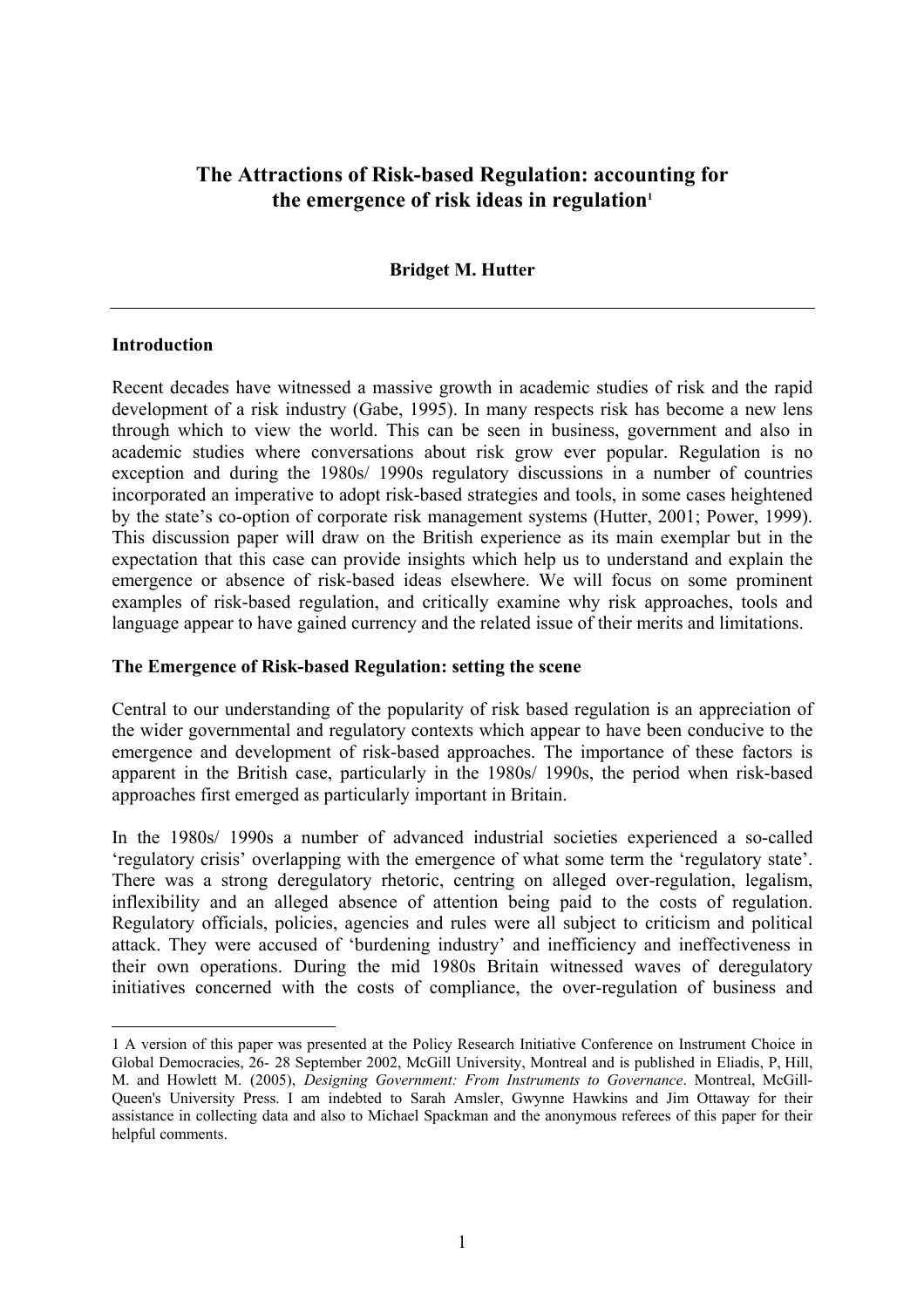<span id="page-4-0"></span>institutional reforms to control this. These deregulatory initiatives were re-launched in 1992, culminating in 1994 with the Deregulation and Contracting Out Act and the establishment of a Deregulation Task Office<sup>2</sup>. A further re-launch took place in 1995. Similar measures were taken across Europe, dating from the mid 1980s and with a similar emphasis on costs (Majone, 1990). Meanwhile Reagan's America had a parallel rhetoric of 'regulatory relief' entailing reducing government intervention into economic life (Breyer et al, 1999).

This climate is associated with a number of governmental changes and especially relevant here is the set of changes often termed the 'new public management' (NPM)<sup>3</sup>. Hood identifies seven doctrinal components of NPM; four of these are of particular relevance to this discussion, namely 'explicit standards and measures of performance'; a 'stress on private sector styles of management practice'; 'hands-on professional management' in the public sector and a 'stress on greater discipline and parsimony in resource use' (Hood, 1991: 4- 5). These components are important in two regards. First, for the pressures they put on regulators in terms of how they conducted their own operations, and second for the pressures they put on the regulators in their dealings with business. In terms of their own operations regulators were forced (along with the rest of the civil service) to legitimate their own activities. So they had to demonstrate that they were 'performing' both efficiently and effectively, that they were not wasting resources and that their activities were making a difference. In short they needed to prove that they were delivering 'more for less' and account for the allocation and prioritisation of their resources. But costs were not just relevant in terms of the regulator's own activities, but in accordance with the deregulatory rhetoric of the time, account also had to be taken of the costs imposed by government on business. In both their own operations and their dealings with others there was also an emphasis upon accountability and the need for public agencies such as regulators to account for their demands on others and be transparent in their own operations.

Generally there was an emphasis upon adopting private sector styles of management and an almost unthinking acceptance that private sector practices were the benchmark against which to assess public sector activities. In Britain the adoption of risk management in government is clearly related in the National Audit Office report on risk in government (2000: 40) to the influence of corporate governance codes, notably the Cadbury Report (1992), the Hampel Report (1998) and the Turnbull Report (1999). The Turnbull Report is identified as especially significant as a voluntary code which adopts a risk based approach to designing, operating and maintaining a sound system of control in business financial management, in particular it supports a top- down, integrated corporate risk management policy. The ideal is that risk is analysed, controlled, communicated and monitored. In other areas risk based models were adopted from industries such as the chemicals industry, many years before the corporate governance codes which informed the NPM and modernisation initiatives.

Such a climate arguably created and sustained an environment which favoured the adoption of approaches which incorporated costs benefit analysis, were apparently 'objective' and apparently transparent. Risk based approaches appear to satisfy these criteria with the added bonus of coming from the business sector. Risk based tools came to be seen as efficient instruments for making policy choices and aiding in decision- making. They were well regarded as particularly helpful in resolving any 'conflict' between differing interests groups when determining appropriate levels of risk management. Their apparent objectivity and

 $\overline{a}$ 

<sup>2</sup> Froud et al (1998) report that the failure of the 1985 wave to effect cultural change led to the 1992 re-launch.

<sup>3</sup> Some scholars dispute the relevance of the term NPM. See for example, Rhodes, 1997.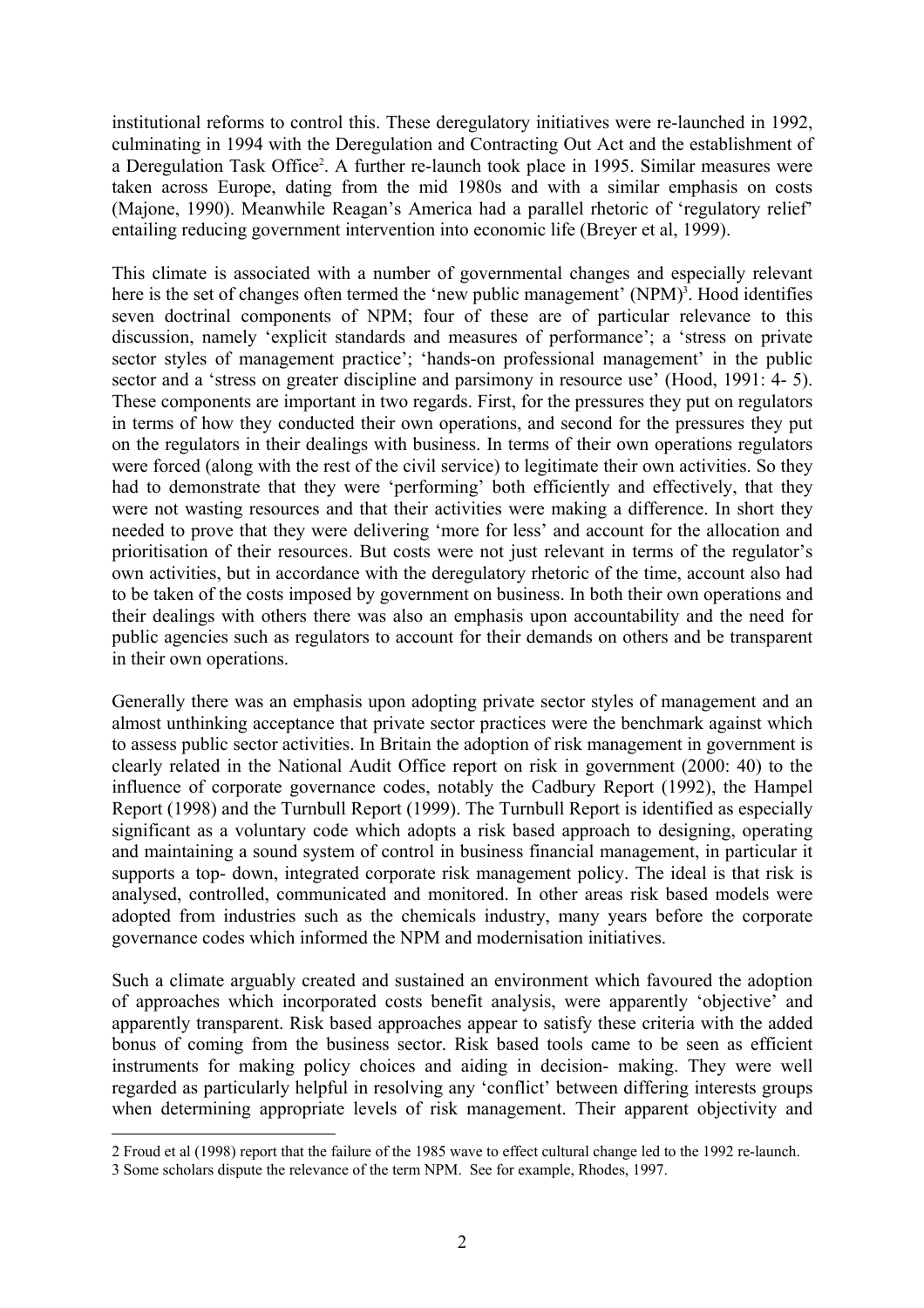transparency could be used to explain the allocation of resources, in a way which was well tested and trusted by the business community.

The potential for risk models to legitimate regulation is particularly heightened in an environment where government is less direct and le[ss](#page-5-0) visible (Howlett, 1999; Salamon, 2002). And from the mid-1990s onwards government did become less direct and less visible. This period has witnessed what some commentators refer to as the rise of the regulatory state. The regulatory state has a number of characteristics, prominent amongst these is the decentring of the state. This involves a move from public ownership and centralised control to privatised institutions and new forms of state regulation. Market competition is encouraged and regulation becomes fragmented, involving the existing specialist regulatory agencies of state and also self-regulating organisations, regimes of enforced self-regulation (Braithwaite, 1999) and American style independent regulatory agencies (Majone, 1994; 1996).

Accompanying these changes is a new regulatory role for the state focused on oversight of private and state regulatory provision (Osborne and Gaebeler, 1992; Scott, 2000). Indeed the state has become both the object and subject of regulation (Braithwaite, 1999). This has involved increased systematisation of governmental approaches to regulation, which is itself furtherance of a broader societal/ governmental trend to 'modernise' government by running the administration as a business and increasing the accountability of the administration to both government and the people (Hood and Jones, 1996; Power, 1997). In Britain this has included a call for evidence based policy- making. It has also involved a systematic attempt by government to introduce business risk management practices across the public sector. In 1999 for example the government white paper *Modernizing Government* emphasised the importance of improving the way in which risk is managed in government. As part of the modernising government programme the National Audit Office undertook a survey and report about the application of risk management techniques in government (NAO, 2000), a report which offered guidance about promoting risk management approaches. This work was further supported by the Regulatory Impact Unit which is based in the Cabinet office and demands that proposals for new regulations are subject to a regulatory impact assessment which assesses the impact of policy options in terms of the costs, benefits and risks of the proposal. In 2002 the Cabinet Office Strategy Unit published a rep[or](#page-6-1)t setting out a programme of action for improving government handling of risks. Its concerns were twofold, first to address business risk management in government and second, to propose principles to guide handling and communicating risk to the public, an essentially regulatory role. All of these initiatives have furthered the prominence of risk discourses and the promotion of riskbased thinking in government. However, the emergence of ideas about risk in the regulatory arena is more one of drift than domination and as we will see the connections between the two vary widely.

### **Risk and Regulation**

<span id="page-5-0"></span>The term risk-based regulation embraces a very broad range of approaches. In some cases regulatory agencies seem to talk of risk-based regulation as if it represents an entire perspective or framework of governance, in other cases it is used much more loosely to refer to an ad hoc scenario involving the piecemeal adoption of risk based tools and an uneven use of the language and rhetoric of risk. The elements of risk-based approaches are various. At a minimum they entail the use of technical *risk-based tools*, emerging out of economics (costbenefit approaches), and science (risk assessment techniques). Hood et al (2001) refer to this as a move to a 'cost benefit analysis culture' that is a move away from informal qualitatively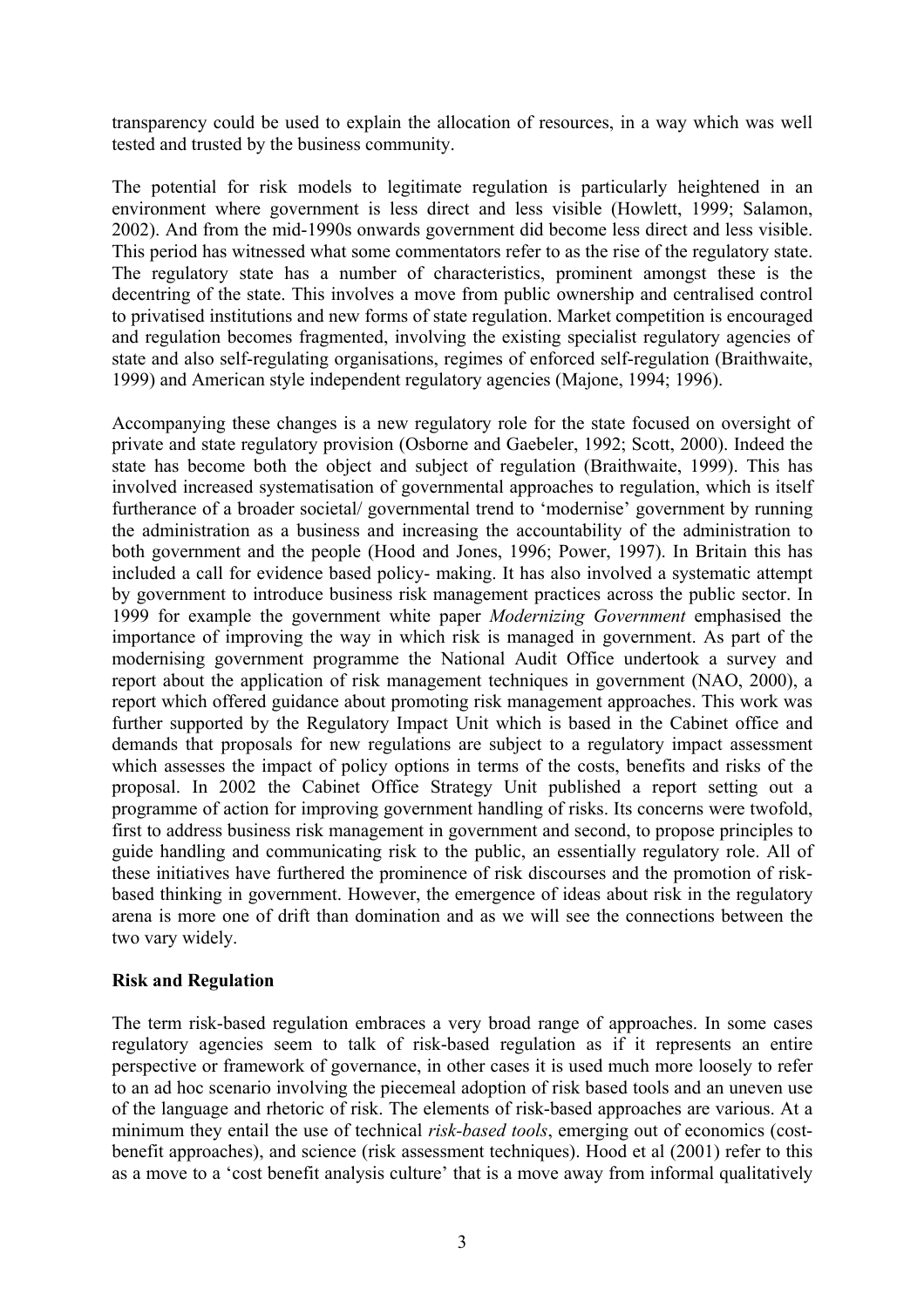<span id="page-6-0"></span>based standard setting towards a more calculative and formalised approach. Integrated and more holistic approaches to regulating risks may be involved, this involves co-ordinated approaches to risk management which conceptualise risks as interrelated to each other and as having potential consequences for broader economic, natural, social and political environments. These features may be reflected in the institutional geography of regulatory agencies, for example a move from sector related regulation to domain related regulation. This might involve the existence of umbrella agencies which take a broader more integrated view of risk management, which co-ordinates across and between sectors and where knowle[dg](#page-6-2)e is cross fertilised and shared. Another possible element is the use of risk based templates as animating ideas which organise institutional geography, regulatory approaches and even the expectat[io](#page-6-3)ns that regulators place on those they regulate. The extent to which regulators are characterised by some or all of these elements undoubtedly varies.

We do not have data which reveal the extent to which regulators have actually bought into the various elements of risk based regulation but we can give the subject of the emergence and development of notions of risk in regulation preliminary consideration through analyses of regulators' websites and written documentation. Agency websites reflect the ways in which they wish to portray themselves. Often this may be an ideal portrayal, which does not match up precisely with what they actually do, but such data sources do offer opportunities for some preliminary appraisals to be made. At the most simplistic level we can examine the extent to which regulators purport to frame their activities in terms of risk. This can be gauged by the use of risk concepts and language on the website, by references to the use of risk based tools and in some cases by explanations of a move to risk based approaches. In other cases these references and explanations will be absent suggesting that in these cases regulators are not so wedded to risk based regulation, although it must be re-emphasised that this is an inference which needs following through with other research methods, including interviews and ethnographic work.

### **Risk-based Initiatives**

A website review of regulatory initiatives suggests that agencies which appear to have taken on a much more total and systematic risk-based approach are noticeable in the UK, US and increasingly in Australia and Canada. Here there has been a self-conscious shift to risk management strategies as ways of orienting regulatory activities and organising governance structures and philosophies. In other cases a partial buy-in to the risk philosophy is in evidence, sometimes this is manifested simply by the use of the language of risk, in others this is supported by the use of risk-based tools of assessment. Some Scandinavian and European regulators exemplify agencies adopting risk-based tools on an ad hoc basis or exhibiting a partial buy-in to broader risk philosophies. It is possible that in some cases we need to look for a proxy to the word risk; for instance, notions of sustainable development and the precautionary principle may be relevant. Germany is a case in point. German agencies' websites rarely use the language of risk, yet there is evidence of a move - for example, in environmental and occupational health-and-safety regulation - to develop more systematic quality targets and evaluation techniques (German Berufsgenossenschaften 2002). Moreover, the precautionary principle is prominently on the agenda in German regulation. But while this principle has affinities with risk-based regulation, it does not on its own constitute evidence of such regulation.

<span id="page-6-3"></span><span id="page-6-2"></span><span id="page-6-1"></span>Variations in commitment to risk approaches are not simply national but vary between domains and over time. Environmental regulation in Britain was until recently an illustrative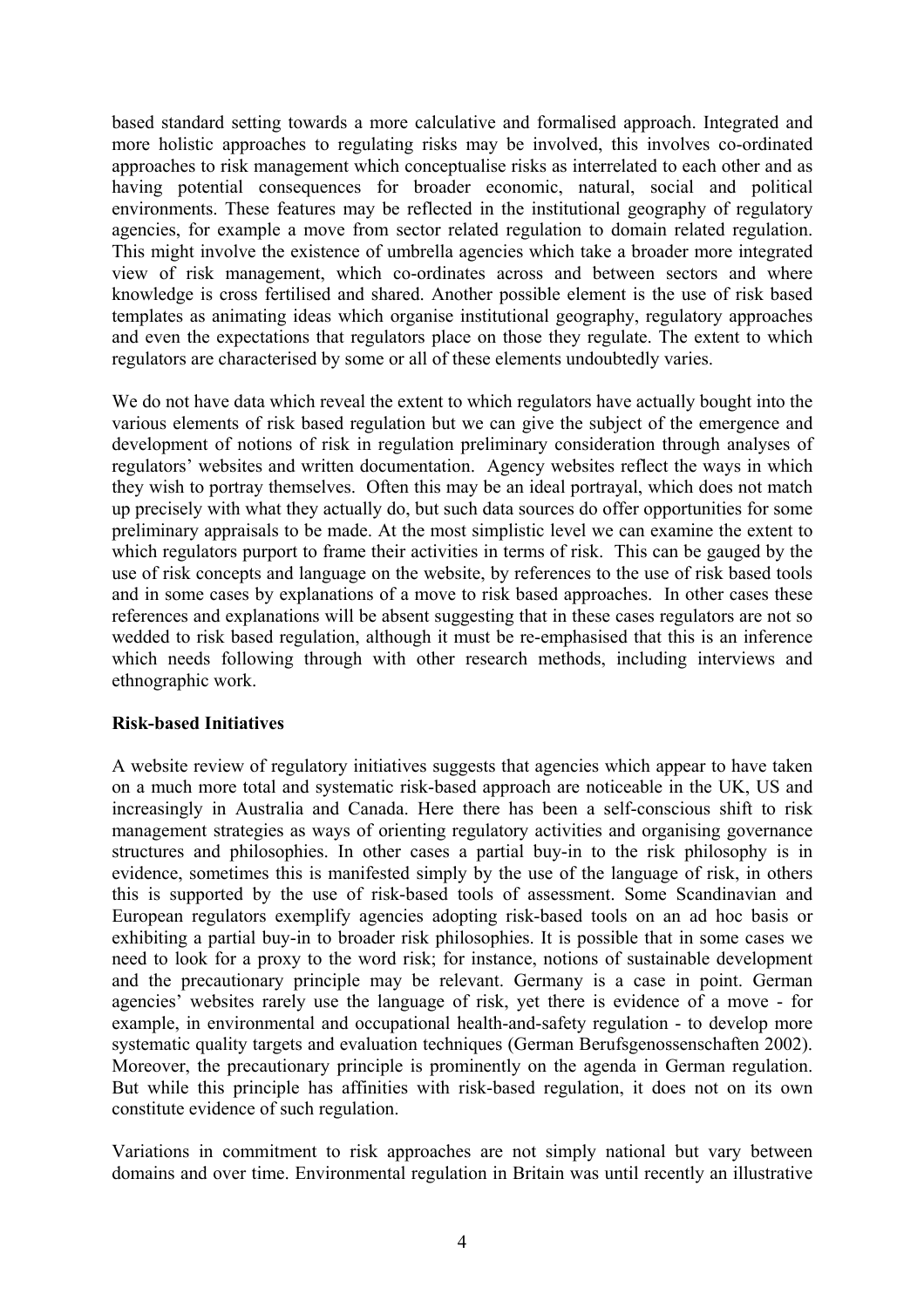case of a partial buy-in to some aspects of risk-based regulation rather than a full commitment to the approach. The Environment Agency (EA), which is responsible for environmental regulation in Britain, employs a range of quantitative and qualitative risk assessments, distribution modelling and hazard identification techniques and impact assessments across the full range of agency functions<sup>4</sup>. But until recently there was little sense emanating from the Agency's website and documentary sources that these tools were being used in a context where risk-based philosophies and attitudes were at all prominent. Indeed a website survey in 2000- 2001 found very little reference to the term risk in Agency publications and little evidence of an adherence to risk based philosophies. However there was discernible change in late 2004 when the Agency published its discussion paper *Principles of Modern Regulation* which was interestingly described as a 'contribution to the modernisation debate'. This document contrasted traditional and modern regulation identifying the latter as outcome focused, risk-based and cost effective. While the document is not as completely risk based as some other UK regulators (see below) it is significantly different from earlier EA documents. Indeed, in contrast to 2000 the 2005 website does have a section on risk which outlines its approach to 'risk science' and identifies a 'Risk team' which, among other things, '.. will ensure that sound risk science underpins decision making across the Agency and that risk-based approaches are firmly embedded, wherever appropriate' (http://www.environment-agency.gov.uk/science/).

Examination of the available material indicates that some regulators have for some time regarded risk-based regulation as a new form of governance. In these cases regulators frame their whole structure and approach around an overall commitment to a risk based approach typically in a very self-conscious way. Australia's environmental, financial and occupational health and safety regulators have incorporated elements of risk theory and management onto their online publications and strategic plans. The Australian environmental agency selfconsciously explains that their risk management approach has evolved from 'a prescriptive regulatory approach' to more 'sophisticated, performance-based approaches' (Environment Australia, 1999). The Canadian government explains the transition in terms of its modernisation programme (Treasury Board of Canada, 2001) and the Environmental Protection Agency (EPA) in the US explicitly announced its intention to transform from a 'reactive agency' to a more proactive and preventative one  $(US EPA, 1990)^5$ .

A prominent example of an agency which self-consciously signalled its intention to adopt a risk based approach from the moment of its establishment is the UK's Financial Services Authority (FSA). In their document *A new regulator for the new millennium* FSA explains that their operating framework '… is founded on a risk-based approach to the regulation of all financial businesses..' (FSA: 2000). In a later document they repeat their 'intention to move to a new risk-based regulatory approach' and set a timetable for so doing (FSA, 2001: 1). It further explains that implementation would involve 'developing a single risk-based approach for use across all sectors, markets and firms which the FSA will regulate' (FSA, 2000: 33). The FSA's discussion of its risk-based approach is interesting for it applies to its own operations the model it advocates for others, thus simultaneously attempting to be transparent in its own operations and offering an ideal typical example for others to follow. The Canadian financial regulator, the Office of the Superintendent of Financial Institutions

 $\overline{a}$ 

<sup>4</sup> See Pollard (2001) for a comprehensive discussion of current approaches to risk assessment being used in British environmental control.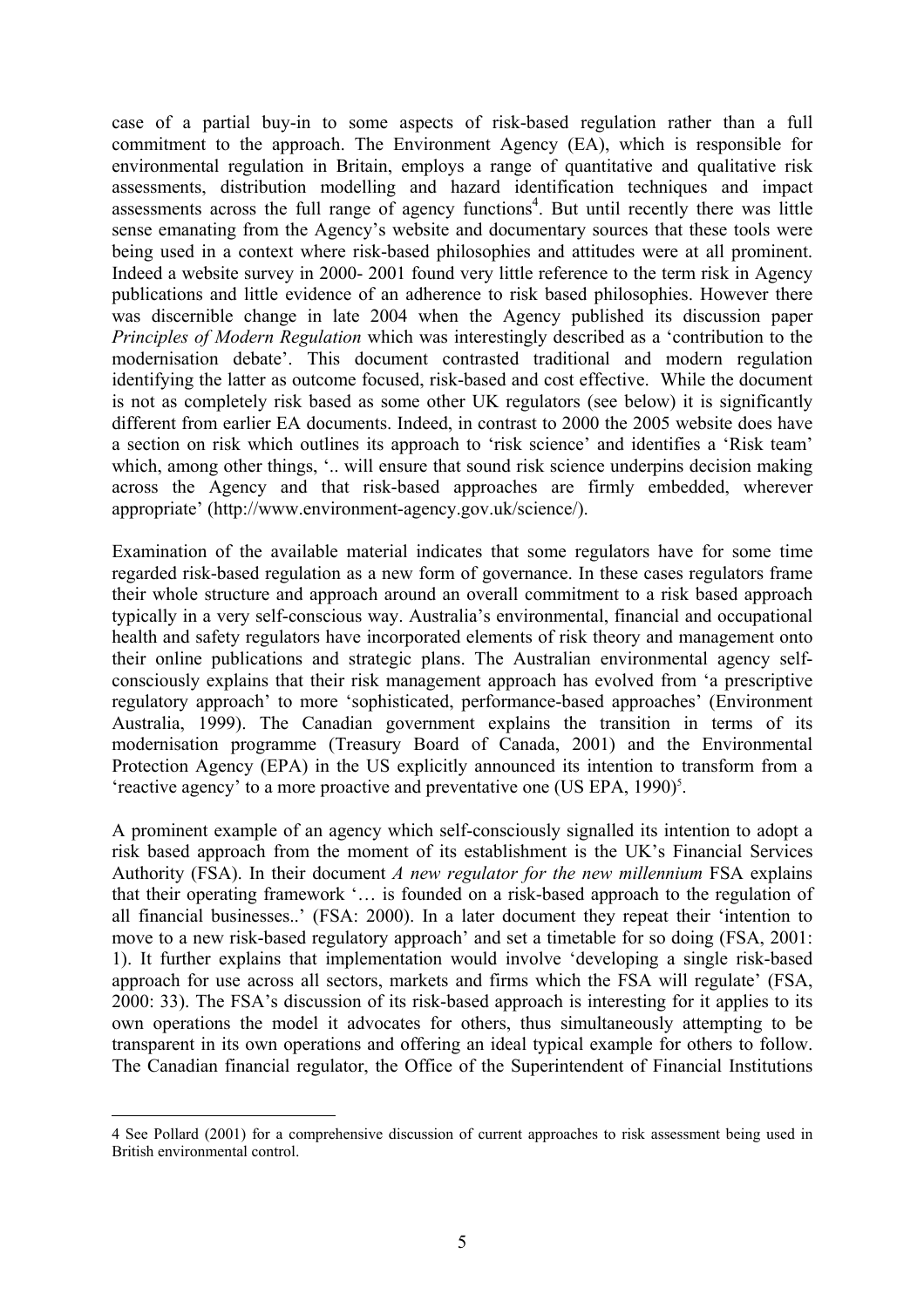<span id="page-8-0"></span>(OFSI), introduced a similar framework, rationale and tools in the late 1990s (Department of Finance, 1996).

Another UK agency was one of the earliest and most prominent examples of a regulatory agency adopting a risk-based approach to regulation, namely the Health and Safety Executive (HSE), which is responsible for occupational health and safety in the UK. HSE started to develop a more systematic risk based approach to its work in the 1980s, symbolised in 1988 by the publication of a landmark document *The Tolerability of Risk from Nuclear Power Stations<sup>6</sup>*, in which it attempted for the first time to outline its approach and philosophy for regulating industrial risks. The document outlines an approach which focuses on determining the tolerability of risk<sup>7</sup>. Accordingly a framework of assessment is proposed which applies the principle of reasonable practicability so that '…. the higher or more unacceptable a risk is, the more, proportionately, employers are expected to spend to reduce it… . Where the risks are less significant, the less, proportionately, it is worth spending to reduce them and at the lower end of the zone it may not be worth spending anything at all (1992: 10). This document, like its 2001 HSE successor *Reducing risks, protecting people,* stressed the commitment of the agency to risk based approaches to regulation and self-consciously sets out a framework for reaching decisions about the acceptability of risks.

#### **Risk-based Tools**

 $\overline{a}$ 

In the more self-consciously risk-based systems the use of technical risk-based tools derived from economics and science are portrayed as an integral part of the broader systematisation of regulation. This is well explained by the Australian mining series on environmental risk management (ERM) (Environment Australia, 1999):

> … just as risk management has been an inherent form of mining activities over the years, so has some implicit form of risk assessment. What is new is the formalisation of risk assessment and management processes, the increased and increasing emphasis on environment protection and management and regulatory requirements being developed for ERM.

The two British examples illustrate the incorporation of these tools within the broader riskbased framework. The FSA's approach incorporates a range of risk assessment procedures developed by some of its predecessor bodies. For example, the banking supervisors at the Bank of England had developed the RATE (Risk Assessment, Tools of Supervision and Evaluation) approach and the Securities and Futures Authority had developed a broadly similar approach known as FIBSPAM (Financial Stability, Quality of Systems and Internal Control Quality of Business Supervisory Complexity, Quality of Personnel and Management). An interesting aspect of the approach is that the FSA attempts to objectify its approach through quantification:

<sup>6</sup> This document was partly a consequence of the Sizewell B inquiry in which the Agency was challenged to define its regulatory position with reference to the building of a nuclear power station.

<sup>7</sup> Tolerability '… refers to a willingness to live with a risk so as to secure certain benefits and in the confidence that it is being properly controlled. To tolerate a risk means that we do not regard it as negligible or something we might ignore, but rather as something we need to keep under review and reduce still further if and as we can.' (HSE, 1992).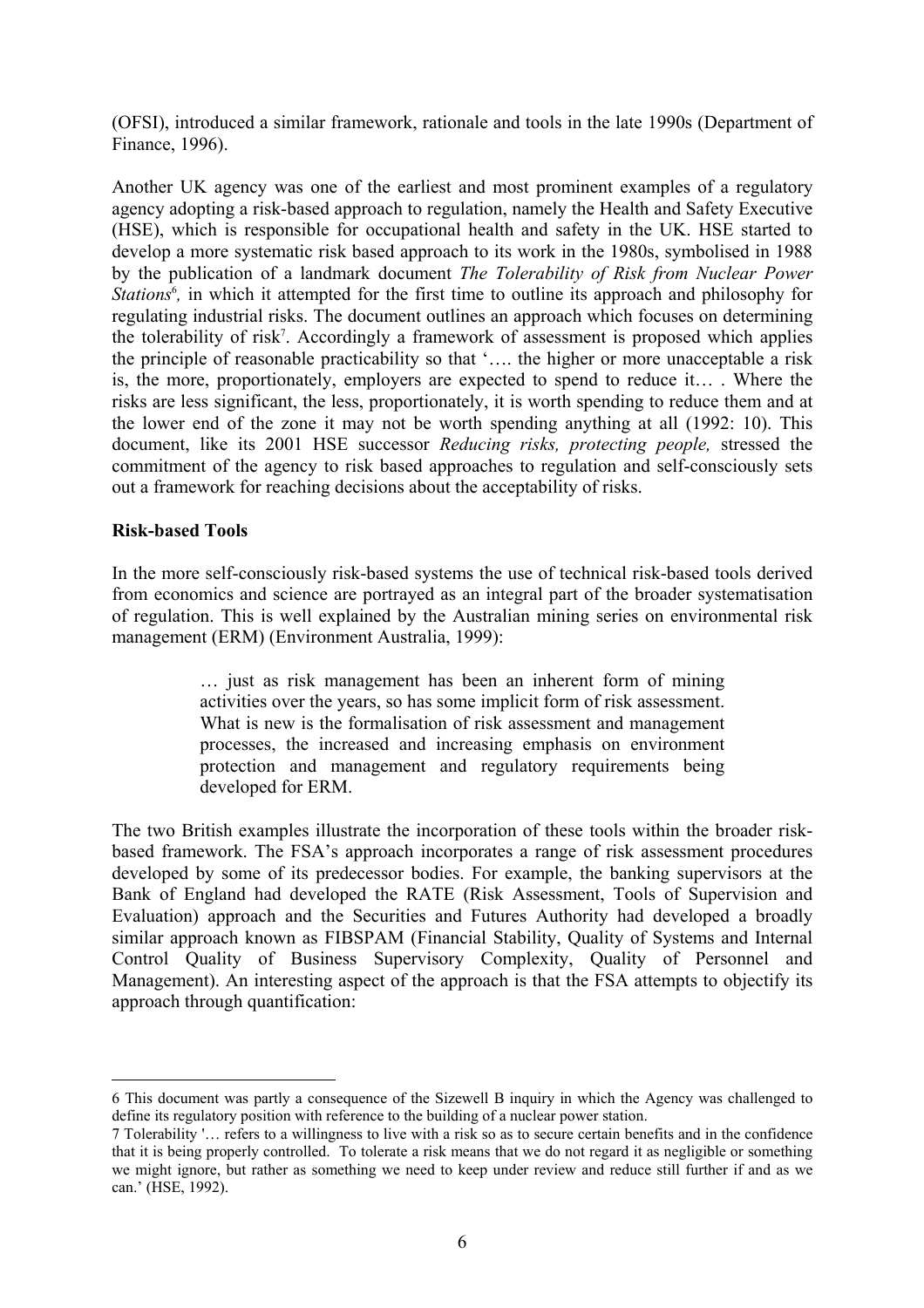It involves scoring the risk against a number of probability and impact factors. The probability factors relate to the likelihood of the event happening and the impact factors indicate the scale and significance of the problem were it to occur. A combination of the probability and impact factors gives a measure of the overall risk posed to the FSA's objectives. This will be used to prioritise risks, inform decisions on the regulatory response and, together with an assessment of the costs and benefits of using alternative regulatory tools, help determine resource allocation (2000: 15).

More generally the risk approach centres on determining probability and impact factors, deciding on regulatory response, the development of regulatory tools and most importantly informing allocative decisions in deploying limited resources.

Likewise HSE employs a number of risk-based tools. The 1988 approach involved risk assessments about such matters as plant reliability and risk of plant failures; quality of the plant and its operational procedures; individual risk; and societal risk. In addition an array of other risk-based tools were used. In the 1990s these included, for example, total quality management (TQM) and safety cases were also introduced as a basis for risk regulation in occupational health and safety (Dalton, 1998). The safety case approach to health and safety was advocated by the Cullen Inquiry into the Piper Alpha explosion in 1988 (Department of Energy, 1990). Since then it has been promoted by HSE as a major tool of inspection and self-regulation. This approach requires companies to carry out formal safety assessments of serious hazards and risks in the workplace and to explain how these are being managed. They include consideration of safety policy, risk assessment, safety management systems, safety standards, accident investigation, the design of premises and plant, and provision for audit. The importance of risk based tools and perspectives in the area of occupational health and safety area is further evidenced by the creation in 1996 of the UK Interdepartmental Liaison Group on Risk Assessment (ILGRA) which was set up so that senior policy makers could consider 'more efficient and effective ways for regulating and managing risks' (1998: 2). The Committee was chaired by HSE's Chief Scientist and it published a number of influential guidance papers on risk assessment before it was closed and its work taken over by the Treasury's Risk Support Team.

The precise ways in which ideas of risk have permeated regulatory debates and approaches is presently unclear. What is apparent is that the emergence and adoption of risk-based ideas varies both across countries and across domains. In the UK two significant reports (NAO, 2000; Cabinet Office, 2002) evidence that attempts to introduce risk management templates into public administration has met with a very uneven response across government. Likewise Hood et al's detailed comparative analysis of regulation finds broad variation in the ways in which different risks are regulated (2001). As these authors indicate the interesting question is 'is there any logic to the techniques we use in risk regulation?' Undoubtedly we need systematic empirical investigation of the extent to which risk management philosophies, templates, tools and rhetoric have actually entered regulatory regimes. And this needs to involve examining how much website claims translate into action and how well the risk language, tools and perspectives are understood throughout regulatory organisations. An important part of this is understanding the limitations of risk based approaches to regulation.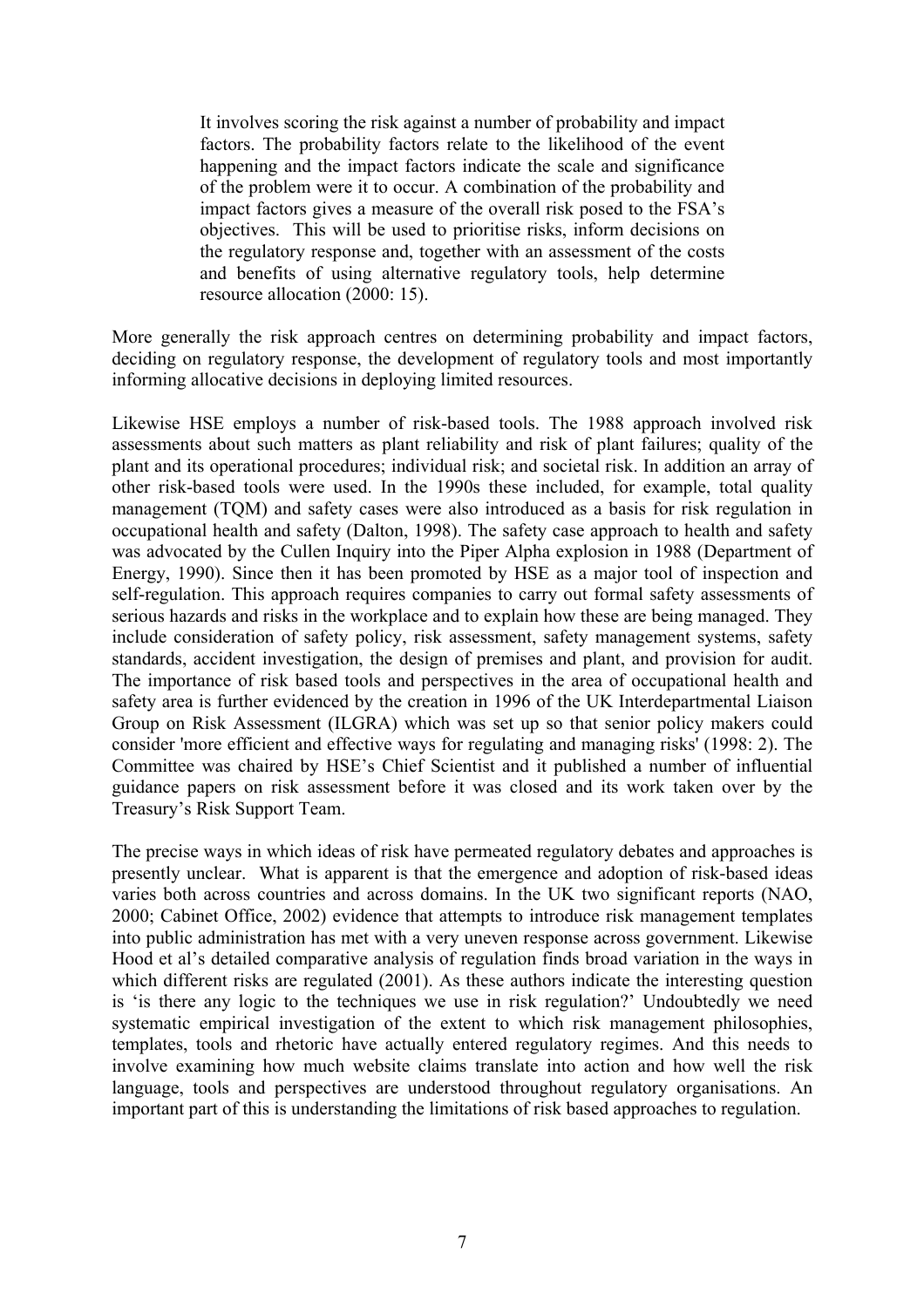# <span id="page-10-0"></span>**The Limitations of Risk-based Approaches**

Discussion of the limits of risk based regulation are inextricably related to larger debates about assessing the efficacy of regulation and more particularly about the role of cost benefit analyses in regulation. Governments and regulators do acknowledge many of the limitations of risk-based regulation. In the US the Office of Safety and Health Administration (OSHA) does not claim its approach to preventing injury at work is fool- proof, and that even its measurements of the possible external factors which could affect its success are subject to reevaluation and revision (US Department of Labor, 1998). A National Audit Office report on *Supporting Innovation: managing risk in government departments* in Britain outlined nine different risk management tools which could be used to manage risks in government departments and in each case identified the disadvantages of the risk management tools it discussed. Essentially these centre on the simplification inherent in the tools and the consequent dangers of not recognising the full complexity of problems. As a European Environment Agency Report explains:

> There in no credible way of reducing the pros and cons of alternative courses of action to a single figure, economic or otherwise, not least because of the problem of comparing incommensurables and because the pros and cons are unlikely to be spread evenly across all interest groups (2001: 168).

But while this document urges caution in the use of these techniques, it adds that there are 'constructive ways of dealing with these complications'.

### **Cost Benefit Analyses**

We should be in no doubt that at the heart of risk regulation is the very difficult issue, of determining what is an acceptable risk or acceptable cost? From whose point of view should one view risk, cost and benefit? There is a long tradition in the environmental field, for example, which suggests that such analyses favour business as the costs are always much easier to calculate than the benefits (Bugler, 1972; Gunningham, 1974; Owens, 1990; Yeager, 1991). This is partly because indirect costs and benefits are rarely considered. Moreover, we need to decide how to choose between competing analyses and how much weight to give to public fears and complacency. None of these are fixed since they are shifting calculations which depend upon time, place and perspective. HSE's approach tries to build this dynamic in through consideration of individual risks and societal concerns (see above). But these are of course essentially qualitative criteria and arguably immeasurable. Similarly the apparently 'objective' probability factors incorporated in the FSA's approach to risk are subjective and there are no developed measures presently available which could give a shared objective quantity.

There is a large and often emotive literature on the subject of cost-benefit analysis. At the one end of the spectrum are authors who basically object to the pricing of costs and benefits and reject that risks to the environment, financial markets and especially human life should be tolerated at all. At the other end are those who are concerned that these techniques may be misused. An example of this is Froud et al's (1998) examination of cost benefit analyses and compliance costs assessments (CCA) both of which gained currency in Europe and the US during the late 1980s/ 1990s. These techniques are part of the changes associated with the NPM and they form the basis of much risk-based regulation. Their concern is to appraise the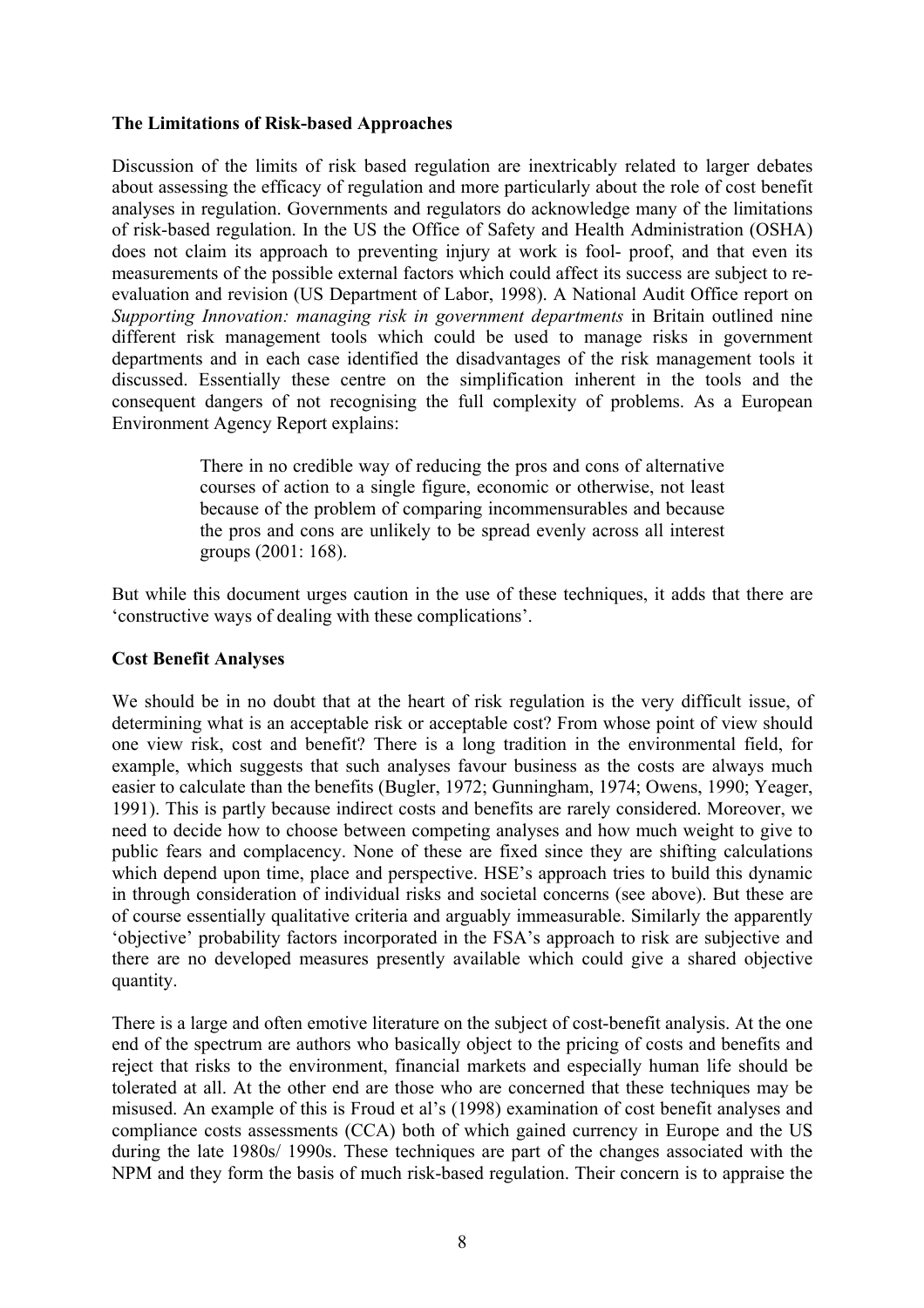<span id="page-11-0"></span>merits and demerits of new regulatory proposals and also to control law-making processes. Froud et al find these techniques lacking in achieving either of these goals. They argue for instance that CCA in practice embraces a variety of methods which due to the unreliability of the information presented cannot offer the authoritative information upon which to appraise nor protect the law making process from the influence of particular interest groups. They note that there is great variation between businesses in their access to the regulatory policy process:

> Our conclusion is that CAA has neither the potential in theory not the capacity in practice to be regarded as an authoritative device for appraisal. In this context the most one might usefully expect of it is to expose cases of excessive and, perhaps more importantly, unexpected regulatory compliance costs. However, without allowance for countervailing estimates of benefit or more knowledge of the distribution of expected costs between different kinds of business, even these cases may provide misleading information and result in mistaken action (1998: 184- 5).

Quantitative risk Assessments (QRA) have been the subject of a deal of academic criticism. For instance, the mathematical basis of the QRAs is disputed, especially where there are small numbers involved or where there are no reliable data to work from (Cohen, 1996; Toft, 1996). The interpretation of the data may prove difficult in a variety of ways. For example, the causes of a risk may not be clear and even where they are clear the decision about what is an acceptable risk needs to be taken and that is essentially a political decision. Indeed some claim that the procedures themselves are value laden (Hood and Jones, 1996). A more extreme position negates the whole attempt to produce an objective measure of risk, arguing that all assessments are inherently subjective (Slovic, 1992).

Recent experiences in Britain's railway industry highlight the limitations of QRA. Unease with the risk management techniques used by the railway industry was apparent in two major accident inquiries. The Southall Inquiry into one of these accidents is blunt in its criticism '… risk assessment procedures have been shown to produce variable results, which are seldom rigorous and sometimes questionable. No primary or secondary paper- based system is a substitute for common sense and commitment to the job' (Uff, 2000: 208). The evidence given by the Director of HSE to the Ladbroke Grove Inquiry in to the second accident concentrates more specifically on problems in the methods and perspectives used:

> The industry culture appears to look at *outcomes*, with insufficient attention to *potential for harm*, and at *frequencies* rather than *consequences*: the approach of SPADS (Signals Passed at Danger) is an example of this. Assessment of risks is als[o](#page-11-1) dominated by 'hardware' issues and a rigid use of quantified appreciation of human factors: risk assessment of signalling systems exemplifies this incomplete perspective. (HSE, 2000d, para. 18).

<span id="page-11-1"></span>Just as the objectivity and reliability of technical risk assessment and economic tools may be contested so too is the status of scientific and other forms of expert knowledge. Generally the public and media seem less willing to accept the advice of experts, there is also a suspicion that there is a growing number of risks about which there is a great deal of ignorance and insufficient knowledge. Partially because of this public trust in regulatory models is being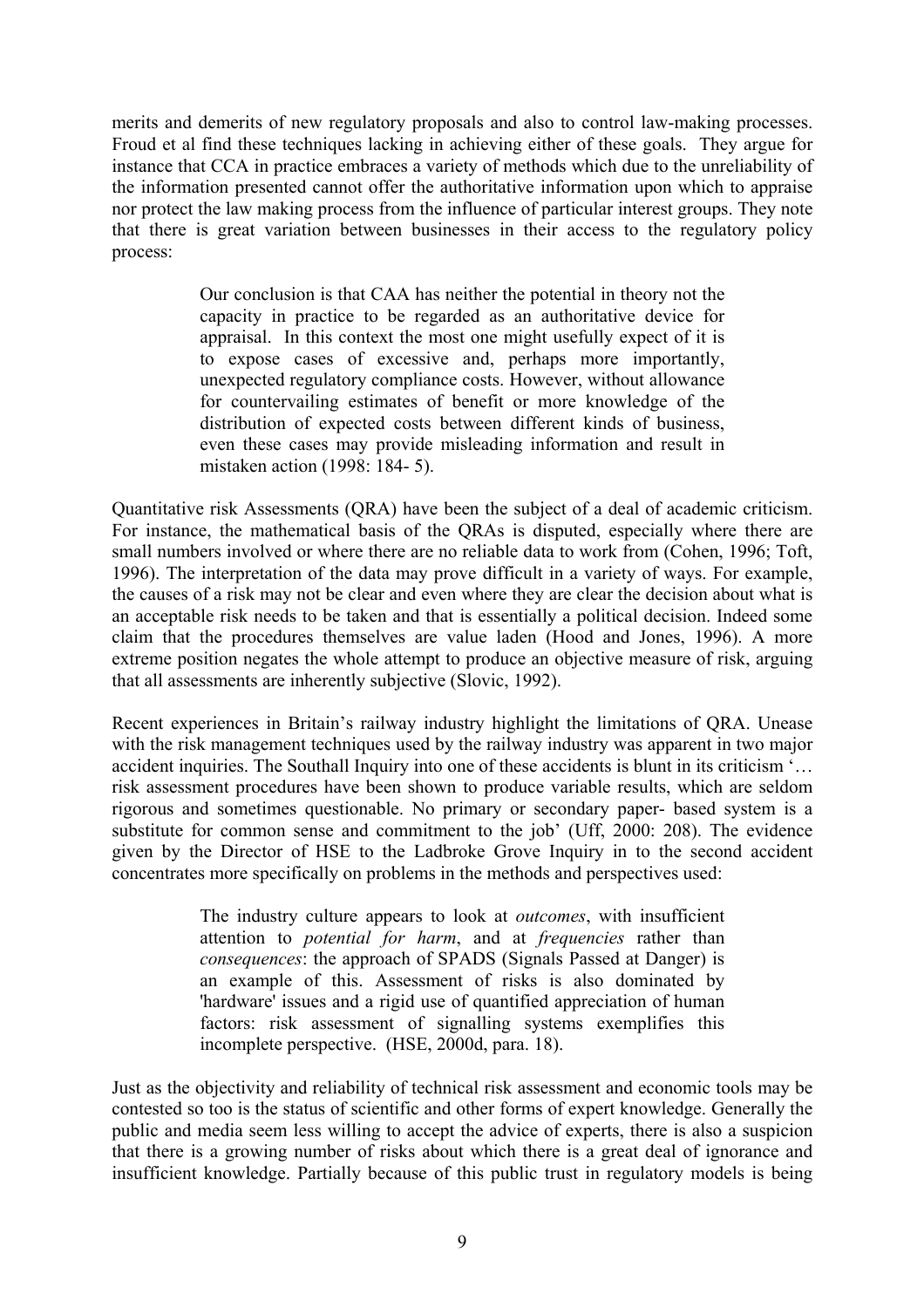undermined. In many respects this is one rationale for the adoption of the precautionary principle. This is explained by a European Environment Agency document 'society's growing commitment to the precautionary principle is essentially a response to a growing tension between two aspects of science: its growing innovative powers were increasingly outrunning its capacity to anticipate the consequences' (2001: 185).

# **Quantitative Tools in Social Context**

Research evidence demonstrates that risk-based tools may be differentially interpreted according to cultural and other factors. The precautionary principle, for example, means different things in different countries (European Environmental Agency, 2001: 1; Wiener and Rogers, 2002). Similarly, Radaelli's (2002) examination of the introduction of Regulatory Impact Analysis (RIA) in nine countries and the EU found that RIA is a form of benchmarking which has become a 'standard policy instrument in most countries' (2002: 11). But although there are some similarities across nations he found that RIA's intent and use in each varied. There are also variations in the impact of trends between domains within the same country. Hood et al (2001: 151), for example, found that accounts of pressures to openness in risk regulation regimes were possibly over generalised. They rather discerned differences in the degree of openness demanded between areas and over time.

These uncertainties and points of contestability around the more technical aspects of riskbased regulation can of course be exploited by interested parties. Indeed the very tools used by state regulators may be used to challenge their decision-making and authority. The case of Britain's railways is illustrative. New systematic and rigorous approaches to health and safety regulation were introduced by the Railways Inspectorate (part of HSE) in the 1990s. This was reinforced by management consultants hired by the industry, in the wake of accidents and the privatisation of British Railways, the nationalised industry then responsible for the rail network in Britain. Risk management figured prominently in the new regime, both in the privatised companies' plans and practices but also in those of the regulator (Hutter, 2001: Chapter 11). But over time interaction between the industry and regulators reveals the contentious and negotiable nature of these measures. For example, the Railway Inspectorate's Annual Safety Report 1996/ 1997 emphasisd that quantified risk assessment (QRA) and costbenefit analyses should be seen as 'aids to decision-making' and it criticised some employers for, '.... tending to present QRAs as a precise justification for their position either for taking no action to improve safety or, worse still, *as a justification for reducing the level of safety already provided* (HSE, 1997: ix, my emphasis). Similarly in his Foreword to the Annual Report the Chief Inspector of Railways commented 'I will expect operators to go that extra step in the pursuit of safety rather than stop as soon as the figures indicate that they appear justified in doing so. When in doubt decisions should, in my opinion, always be on the safe side' (ibid). The 1997/ 1998 Annual Report followed up on these criticisms. In particular it supported the QRA Forum, a cross industry body, and drawing upon the experiences of the Forum commented upon the disparities in the values different companies gave to common risks (HSE, 1998: 105).

The systematisation of approaches to occupational health and safety led to a greater readiness to challenge regulatory demands and the tools of systematisation have emerged as tools of adversarial relations. The systematic approach to health and safety has proved to be doubleedged. On the one hand it forces a much more serious and sustained focus on health and safety through such things as audits and performance indicators. But on the other hand it also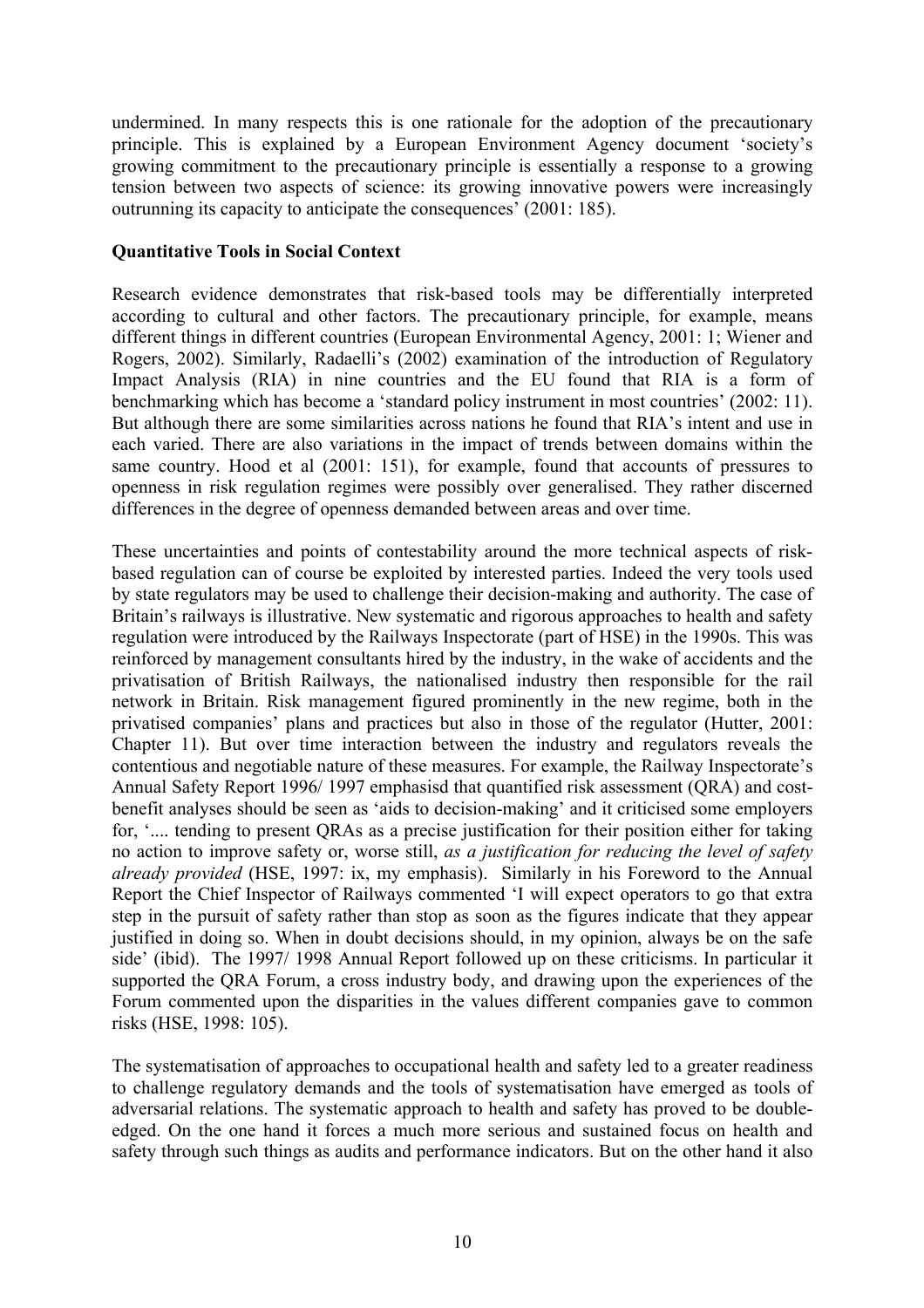leads to resistance to accept some regulatory demands. Certainly there is a danger that too much faith can be placed in the success of audits (Power, 1997).

Depending upon circumstanc[es audits and cost-benefit](http://apra.gov.au/About) analys[es](#page-13-0) can become as much a form of mystification as an analytical tool. Indeed one American study into safety performance of the American railroads found a counter- intuitive negative correlation between safety performance and audits and inspections (Bailey and Peterson, 1989).

Questions might be asked about the transferability of risk management practices from one domain to another and from business to government (James: 2001). An NAO survey in managing risks in government departments (2000) found variable success amongst civil servants, especially in understandings of how to implement risk management approaches in practice. Hood and Rothstein, in an appendix to the NAO Report, accede the potential benefits in using business risk management practices in government but they are also sensitive to its limitations and dangers. The merits of the approach, argue these authors, are that such practices can encourage systematic debate about the contradictory pressures on regulators. But the dangers lie in mechanistic and tokenistic application of these practices, their potential undermining of other public sector values and the real danger that they may be used to augment blame prevention strategies.

The much bigger issue at stake here is how the efficacy of regulation itself can be assessed. Pressures for public agencies, regulators included, to prove their efficiency and efficacy have been prominent in the UK since the NPM reforms. These pressures have not diminished with changes in government and regulators now find it as difficult as their 1980s and 1990s predecessors to demonstrate their effectiveness. Evaluating enforcement bureaucracies through indices such as the number of prosecutions initiated, the number of inspections conducted are problematic as one might argue that the very essence of success maybe invisibility, that is the number or risks averted and prevented. And disentangling the variety of factors which may have caused any apparent improvement or decline is likely to lead to very spurious claims. The limitations of risk based regulation are thus intertwined with the broader difficulties of establishing such evaluations and this needs to be taken into account as we move onto our discussion.

### **Discussion**

 $\overline{a}$ 

Taking the UK as our key example we have seen that while the 1980s saw a political environment conducive to the emergence of risk based approaches, the 1990s and beyond have witnessed an environment favourable to the development of them. The UK in the 1990s and onwards has witnessed a reframing of the deregulatory rhetoric and a repackaging of ideas prominent in the period of so-called 'regulatory crisis' and once again the 'virtues' of private business, transparency and accountability were extolled<sup>8</sup>. More broadly, these new collaborative arrangements represented a move from government to governance. In essence we see a strengthening of the imperatives to increase accountability and a renewed call to adopt business practices in government. Most importantly for this discussion, this involved increased systematisation of governmental approaches to regulation which was itself furtherance of a broader governmental call to 'modernise' government by running the administration as a business.

<span id="page-13-0"></span><sup>8</sup> For discussion of the regulatory state see Braithwaite, 1999; Osborne and Gaebeler, 1992; Scott, 2000.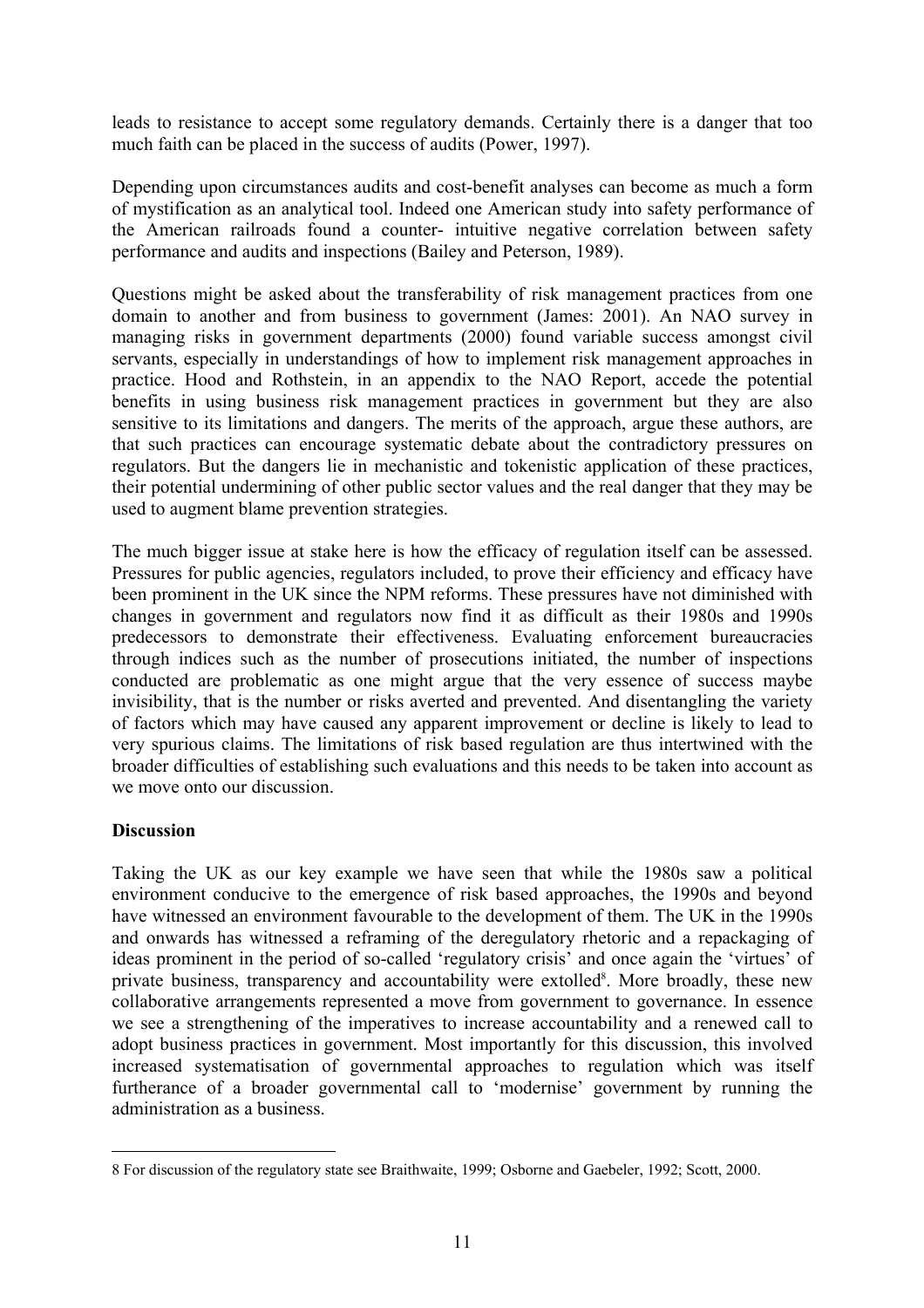<span id="page-14-0"></span>These changes are indeed part of a bricolage of explanations offered by official regulatory websites in a number of countries to account for the move to risk based regulation. Canadian documents for example link risk based regulation to a more general modernisation of public administration and more specifically the Government's Integrated Risk Management Framework (2001). This modernisation is aimed at redefining science to meet new 'modern' conditions and accommodating increasing public awareness and demands for transparency. The Australian Mining (Environment Australia, 1999**)** website also reiterates these points, adding a further observation that such an approach is encouraged by the popularity of performance based regulation and also by the European trend to hold managers, directors and workers more accountable for accidents. Australian and Canadian financial regulatory reforms are explained with reference to sustaining public confidence and accountability (OSFI: 1999 Annual Report; APLA website). Thus risk-based models may be regarded as a means of 'objectively' demonstrating that reasonable steps were taken to reduce and manage risks.

Embedded in the above account are a number of bureaucratic/ organisational reasons why regulators might adopt risk-based discourses and strategies. Indeed, in many respects the merits of risk-based regulation centre on the risk management strategies of regulatory agencies and governments as they manage their own political and legal risks and respond to potential assaults on their legitimacy which might be associated with increased accountability and transparency. Arguably such a response is especially necessary where broader governance structures operate and government delegates or co-opts other sources of regulation into its broad embrace. The approach also plays an important role in financial risk management as it simultaneously aids and supports governmental and agency decisions about their deployment of limited resources (see in particular the discussion of the FSA above). How useful these models really are as a legitimation of how resources are deployed would be best tested in the wake of a major risk event when, one suspects, their limitations would be seriously questioned. Their use is most probably prospective than retrospective.

Another important role of risk-based approaches may be to serve as an integrative template for new regulatory organisations. It is perhaps notable that many of the agencies adopting these approaches are newly created super regulators. These are large, centralised agencies which are responsible for a domain of risk management across all relevant sectors. These agencies represent a move from sector related regulation to domain related regulation, from particular inspectorates to umbrella agencies which take a broader more integrated view of [risk management, which co-ordinate across and between sectors an](http://www.worldbank.org/html/fpd/privatesector/cg/docs/cadbury.pdf)d where knowledge is cross fertilised and shared. Agencies such as these face the difficult task of bringing together regulators who maybe very different in terms of their histories, perspectives and ways of regulating. Risk approaches potentially offer a new template which can be used across the board and help forge a common purpose, language and approach.

One reason super agencies are created is as a response to changing working practices and environments. Interestingly many official publications on risk policy present the move to risk-based regulation as a *natural* response to changing social and economic conditions. These include changes in the nature of work (US Department of Labor, 1998), the evolution of scientific knowledge (see, for example, the Australian Environmental Protection Agency's *Environmental Best Practice: Environmental Management in Mining,* 1999), rapid technological changes which are also held responsible for creating new risks (*A Canadian [Perspective on the Precautionary Approach/ Principle](http://reports.eea.eu.int/environmental_issue_report_2001_22/en)*, 2001) and changing financial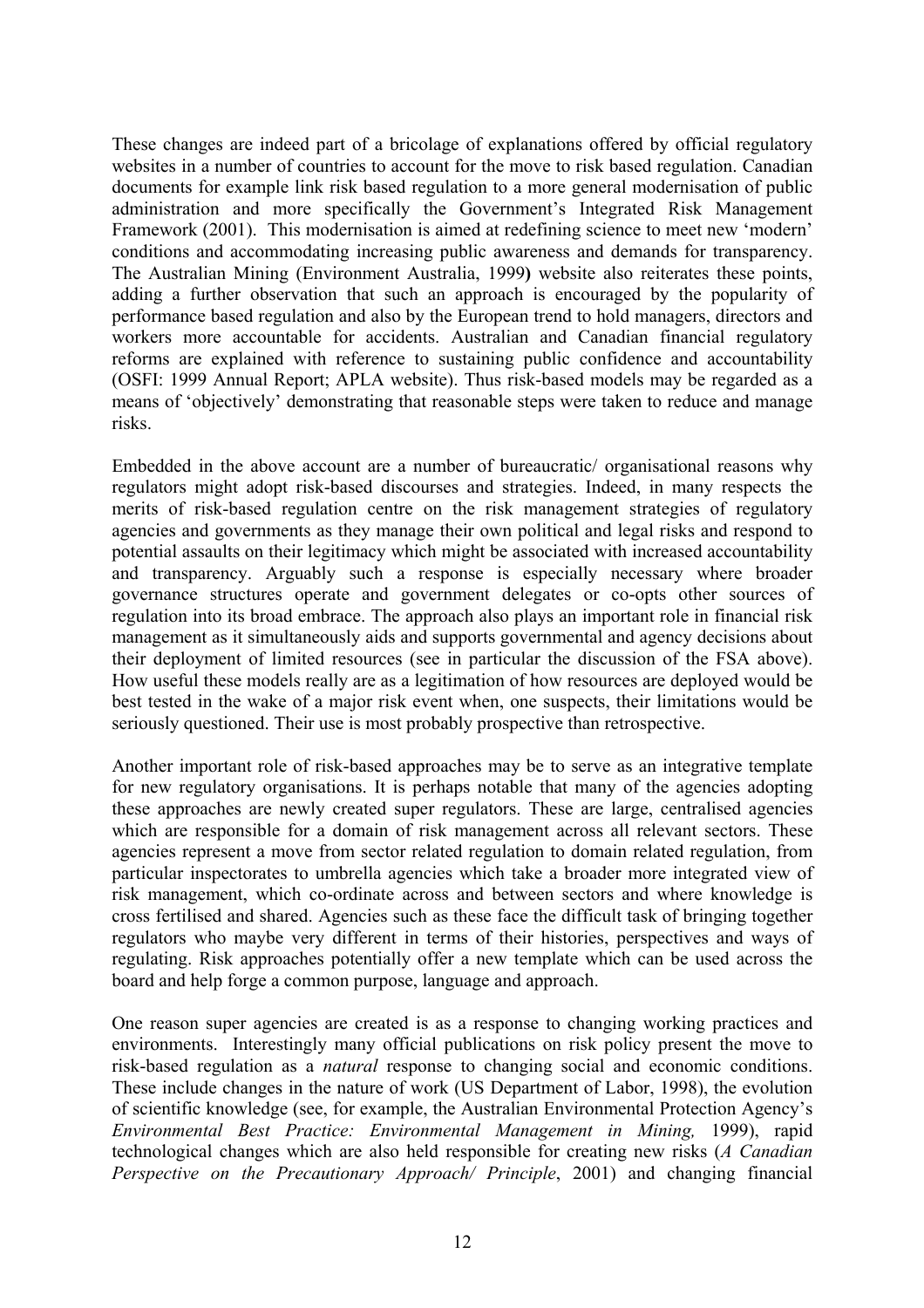markets. Indeed the establishment of the Australian Prudential Regulation Authority (APRA) is explained '… as part of the Federal Government's drive to establish a stronger regulatory regime – one that could respond better to financial innovation, globalisation, and the needs of businesses and consumers' (http://apra.gov.au/AboutAPRA/)<sup>9</sup>. Change also derives from shifting attitudes to risk. The views of mass publics are increasingly seen as a distinct regulatory force which can demand attention in just the same way as the demands on business. Interestingly the pressures of these two groups are often in contest with each other with business generally arguing in favour of reducing the burdens of regulation, especially financial burdens, and public groups most noted for risk aversion, sometimes with little regard for cost. In such circumstances risk-based models may be seen to serve as a seemingly objective means of adjudication between increasingly vocal interest groups.

In summary there are a number of reasons why risk discourses, tools and philosophies have proved attractive to regulators and why they might want to appear to have adopted risk based approaches. Such approaches have emerged at a time when government has been urging modernisation of its bureaucracy and has been enamoured with business models as a means of achieving this. In such a climate tools and approaches, which appeared to derive from – or at least have their parallels in – business practice, were appealing. Moreover, they might have the added benefit of distancing any blame shifting should a crisis emerge, that is they might allow regulators to appeal to seemingly objective models against which they made their allocative decisions. The symbolism of the new risk management techniques is not wasted on either industry or regulators. They both understand that it is one way of publicly demonstrating that they are addressing risk (Clarke, 1999; Hood and Jones, 1996: 86). Moreover the approach should force a much more serious and sustained focus on regulatory problems and have the potential to help governments, regulatory agencies and companies manage risks more effectively and prioritise actions and resources accordingly. Bureaucratically they may offer a common approach for newly created super agencies, a new template which stamps a new identity on a sometimes disparate collection of regulators brought together to act as 'one'.

At the level of the broader picture risk-based regulation has much to offer, the devil is in the detail of technical, legal and political implementation and the risks that tools will be too literally and slavishly believed in. It is important that those using risk-based approaches fully understand their limitations. There are some very real dangers attaching to the models and risk-based approaches, most particularly in ensuring that everyone within any organisation using them is aware of the limitations of such approaches – notably the simplification often involved and the political decisions which are made around the risk deliberations. However robust the tools used in risk-based regulation much depends at the end of the day on the political will to act. The European Environment Agency document *Late lessons from early warnings* offers prescient reading. Based upon a detailed examination of twelve case studies it noted that in many cases adequate information about potential hazards did not result in action as it was either not used or ignored. And most worrying 'it is also true that in some of the case studies, early warnings – and even 'loud and late' warnings were effectively ignored by decision- makers because of short- term economic and political interactions' (2001: 168). So the best information and regulatory approach possible is limited in its effects if there is no political resolve to act.

 $\overline{a}$ 

<sup>9</sup> Changes to UK and Canadian financial regulatory authorities are explained in similar terms, that is as a response to market changes and innovation.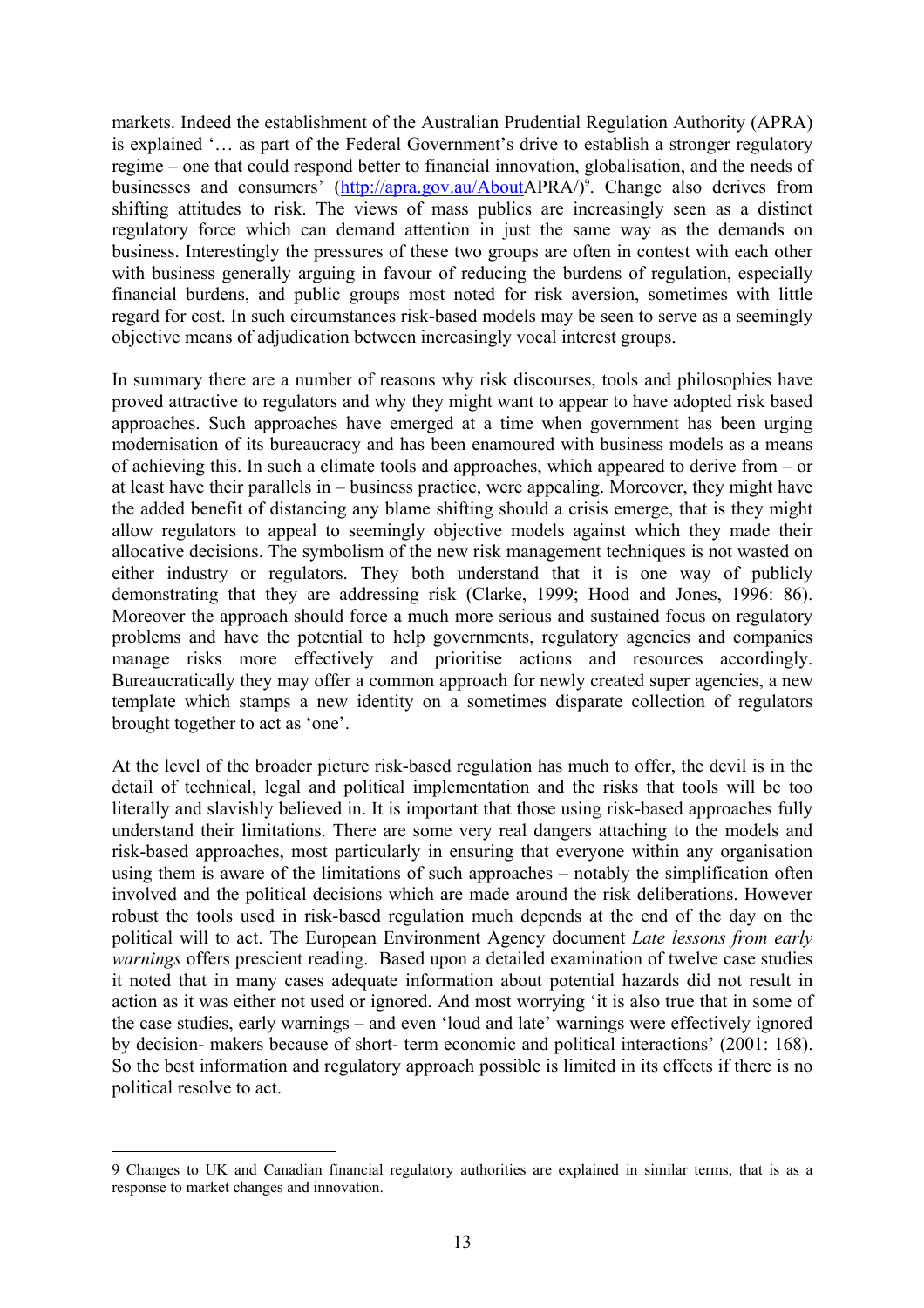# <span id="page-16-0"></span>**A Research Agenda**

This paper does set out a number of issues and key research questions which might form a research agenda. First to triangulate website data with other forms of data and thus address the important task of investigating in detail the extent to which the rhetoric and ideas translate into action: for some there may be full policy buy-in to risk-based initiatives but for others it will be more of a rhetorical than substantive change. Indeed it may be that some areas out rightly reject the pressure. Second, we need a much more systematic examination of the ways in which these ideas have spread, tracking comparative data across national and transnational regulatory bodies and across domains. And here we must take into account those domains and countries where risk ideas and approaches have not proved attractive and have not been adopted. Indeed, a third and related task is to understand how different organisations understand risk as the indications are that these understandings vary between regulators, domains and countries. And, these differences relate to particular environments within which risk approaches to regulation emerge and evolve. Closer analysis of the social and political contexts of regulation is necessary as well as broader social and cultural; understandings of different risks.

# **Bibliography**

Bailey, C. W. and Petersen, D. (1989) 'Using safety surveys to assess safety system effectiveness' in *Professional Safety*, 2, 22- 26.

Braithwaite, J. (1999) 'Accountability and governance under the new regulatory state,' A*ustralian Journal of Public Administration*, 58, 1, 90- 93.

Braithwaite, J. and Drahos, P, (2000) *Global Business Regulation*. Cambridge: Cambridge University Press.

Breyer, S. G. and Sunstein, C. R, (1998) *Administrative law and Regulatory Policy: problems, text, and cases*. New York: Aspen Law & Business.

Bugler, J. (1972) *Polluting Britain*. Harmondsworth: Penguin.

Cadbury, A. et al, (1992) *Report of the Committee on the Financial Aspects of Corporate Governance*. London: Burgess Science Press; http://www.worldbank.org/html/fpd/privatesector/cg/docs/cadbury.pdf

[Clarke, L. \(1999\)](http://www.env.duke.edu/solutions/documents/pp-eu_us_jrr_2002_03_25.pdf) *Mission Improbable: U[sing fantasy documents to tame disaster.](http://www.env.duke.edu/solutions/documents/pp-eu_us_jrr_2002_03_25.pdf)* Chicago: University of Chicago Press.

Cohen, A. (1996) 'Quantitive Risk Assessment and Decisions about Risk' in C. Hood and D. Jones (eds.) *Accident and Design.* London: University College of London Press, 87- 98.

Dalton, A. (1998) *Safety, Health and Environmental Hazards in the Workplace*. London Continuum Publishing Group.

[European Environment Agency \(2001\)](http://www.ea.gov.au/industry/sustainable/mining/booklets/erm/index.html) *Late Lessons from Early Warnings: The precautionary principle 1896- 2000.* Environmental issue report 22. Copenhagen. http://reports.eea.eu.int/environmental\_issue\_report\_2001\_22/en.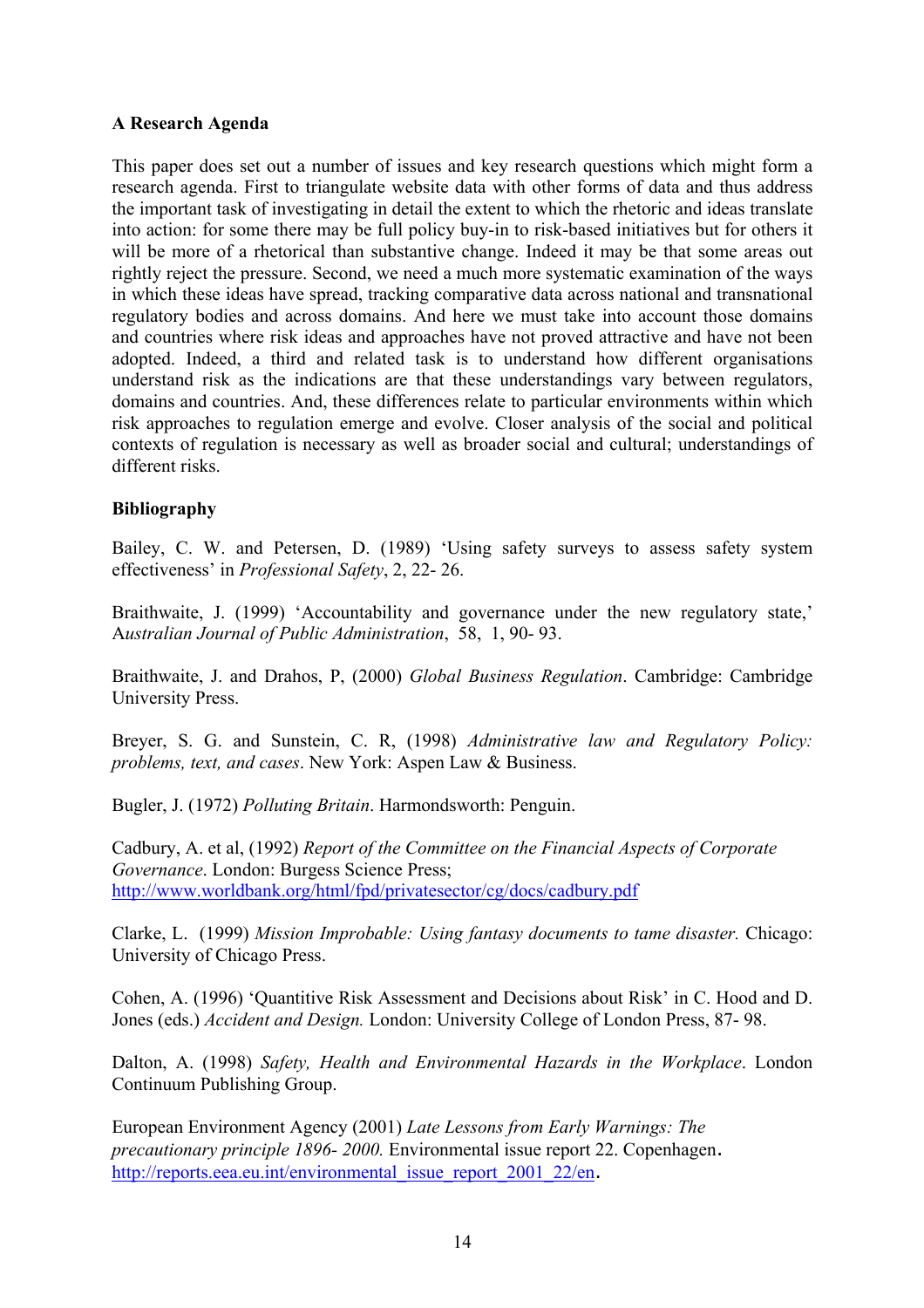[Froud, J. et al, \(1998\)](http://www.apra.gov.au/AboutAPRA/) *Controlling the Regulator.* London: Macmillan.

Gabe, J. (1995) 'Health, Medicine and Risk: the need for a social approach' in *Medicine, [Health and Risk: Sociological approach](http://www.hvbg.de/e/pages/arbeit.htm)es.* Oxford: Blackwell, 1- 17.

Gunningham, N. (1974) *Pollution, Social Interest and the Law*. London: Martin Robertson.

Haigh, N. and Irwin, E. (1990) *[Integrated Pollution Policy C](http://www.fin.gc.ca/afr/1996/afr96e.pdf)ontrol in Europe and North America*. Washington: The Conse[rvation Foundation.](http://www.fin.gc.ca/toce/1996/fsl-e.html) 

[Hampel](http://www.fin.gc.ca/toce/1996/fsl-e.html) Report (1998) *[Final report of the Comm](http://www.fin.gc.ca/toce/1996/fsl-e.html)ittee on Corporate Governance.* London: Gee Publishing.

[Hood, C. \(1991\) 'A Public Management for all Seasons'](http://www.tbs-sct.gc.ca/pubs_pol/dcgpubs/RiskManagement/rmf-cgr01-1_e.html) *Public Administration.* 69, 3- 19. and D. Jones (eds.) *Accident and Design.* London: University College of London Press and H. Rothstein (2000) 'Business Risk Management in Government: Pitfalls and Possibilities' [Appendix 2 in Report by the Controller and Auditor General,](http://www.cabinet-office.gov.uk/moderngov/download/modgov.pdf) *Supporting Innovation: Managing Risk in Government Departments.* London: HMSO, 21- 32 et al (2001) *The Government of Risk.* Oxford: Oxford University Press.

Howlett, M. (1999) 'Complex Network Management and the Paradox of Modern Governance: A taxonomy and model of procedural policy instrument choice' Paper presented to the Annual Meeting of the Canadian Political Science Association, University of [Sherbrooke.](http://www.defra.gov.uk/corporate/busplan/riskmanage/riskmanage.pdf) 

Hutter, B. M. (1997) Compliance: Regulation and environment. Oxford: Clarendon Press. (2001) Regulation and Risk: Occupational health and safety on the railways. Oxford: Oxford [University Press.](http://www.defra.gov.uk/corporate/prospectus/defrawork.pdf) 

James, O. (2001) 'Business Models and the Transfer of Businesslike Central Government Agencies' in *Governance*[. April, 14: 2, 233- 252](http://www.environment-agency.gov.uk/business/444217/444661/571853/) 

Majone, G. (1990) *Deregulation or re-regulation? : regulatory ref[orm in Europe and in the](http://www.environment-agency.gov.uk/science/922300/923624/927393/) United States*[. London, Pinter.](http://www.environment-agency.gov.uk/science/922300/923624/927393/) 

Majone, G. (1994) *Regulating Europe* [London: Routledge](http://www.fsa.gov.uk/pubs/plan/pb2000_01.pdf)

Majone, G. (1996) 'The Re[gulatory State and its Legitimacy Problem](http://www.fsa.gov.uk/pubs/policy/p29.pdf)s' *West Euorpean Politics,* 22: 1: 1- 24

National Audit Office – see Government publications below

Osborne, D. and Gaebler, T. (1992) *Reinventing government: how the entrepreneurial spirit is transforming the public sector*. Reading, Mass: Addison-Wesley Pub. Co.

Owens, S. (1990) 'The Unified Pollution Inspectorate and Best Practicable Environmental Option in the United Kingdom' in N. Haigh and E. Irwin (eds) *Integrated Pollution Policy Control in Europe and North America.* Washington: The Conservation Foundation.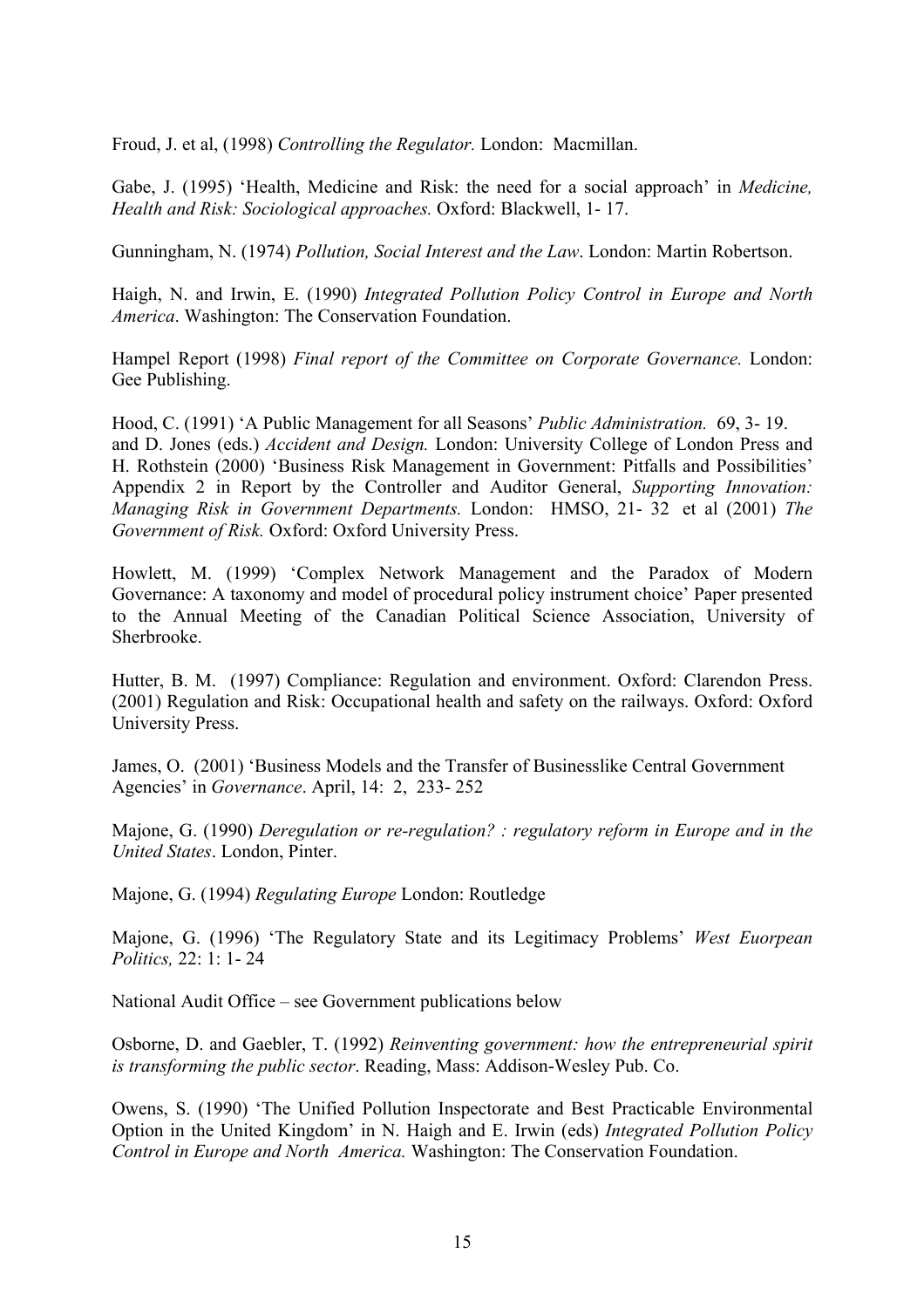Pollard, S. (2001) 'An Overview of the Use of Risk Assessment for Environmental Regulation in the UK – Key Drivers and Regulatory Initiatives' in *Risk, Decision and Policy,*  6, 33- 46.

Power, M. (1997) *The Audit Society: Rituals of verification.* Oxford: Clarendon Press.

Power, M. (1999) 'The New Risk Management' Inaugural lecture of P.D. Leake Professor of [Accounting and Finance, London School of Economic and Po](http://www.nao.gov.uk/publications/nao_reports/9900864.pdf)litical Sciences.

Radaelli, C. (2002) *Regulatory Impact Assessment in Comparative Perspective*. Paper delivered at ESRC Future of Governance/ CARR Workshop, London School of Economic and Political [Sciences.](http://www.osha.gov/oshinfo/strategic/toc.html) 

Rhodes, R. A. W. (1997). *Understanding governance: policy networks, governance, reflexivity and accountability*[. Buckingham, Open University](http://www.epa.gov/history/topics/risk/01.htm) Press.

Salamon, L. (2002) 'The New Governance and the Tools of Public Action' in L. Salamon (ed) *The Tools of Government: A guide to the new governance.* New York: Oxford University Press, 1- 47.

Scott, C. (2000) 'Accountability in the regulatory state,' *Journal of law and society*, 27: 1, 38-60.

Slovic, P. (1992) 'Perception of Risk: Reflections on the psychometric paradigm' in S. Krimsky and D. Golding (eds) *The Social Theories of Risk.* Westport, Connecticut: Praeger, 117- 152.

Toft, B. (1996) 'Limits to Mathematical Modelling of Disasters' in C. Hood and D. Jones (eds) *Accident and Design.* London: UCL Press, 99- 110.

Turnbull Report (1999)*'Internal Control: Guidance for the Directors of Listed Companies Incorporated In the United Kingdom'* London: Institute of Chartered Accountants in England and Wales.

Uff, J. (2000) 'The Southall Accident Inquiry Report', London: Health and Safety **Commission** 

Wiener, J. and M. Rogers (2002) 'Comparing Precaution in the United States and Europe' forthcoming in *Journal of Risk Research;* http://www.env.duke.edu/solutions/documents/ppeu\_us\_jrr\_2002\_03\_25.pdf

Yeager, P. (1991) *The Limits of the Law: The public regulation of private pollution.* Cambridge: Cambridge University Press.

# **Government Website Information and Publications**

Commonwealth of Australia, Environment Australia (1999) 'Best Practice Environment in Mining' *Environmental Risk Management Series*. Canberra: Commonwealth of Australia; http://www.ea.gov.au/industry/sustainable/mining/booklets/erm/index.html.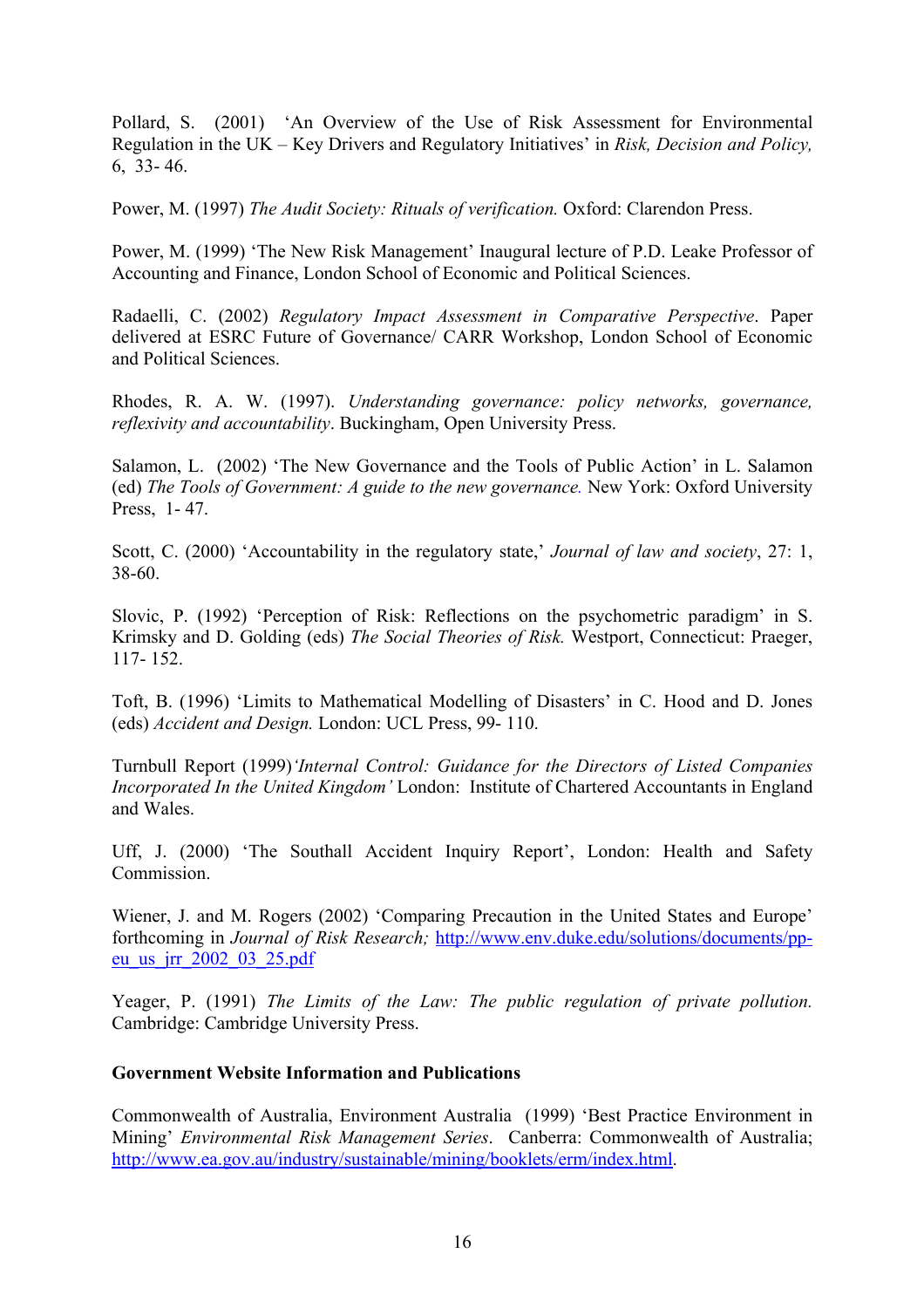Commonwealth of Australia, Australian Prudential Regulatory Authority (APRA) http://www.apra.gov.au/AboutAPRA/

German Beruf[sgenossenschaften \(August 2002\) Main website;](http://www.lse.ac.uk/collections/CARR/documents/discussionPapers.htm)  http://www.hvbg.de/e/pages/arbeit.htm.

Government of Canada, Department of Finance (1996) *Canadian Office of the Superintendent of Financial Institutions 1996 Annual Report.* Ottawa: Canadian Government Publishing Directorate; http://www.fin.gc.ca/afr/1996/afr96e.pdf

Government of Canada, Department of Finance (1996) *Review of Financial Sector Legislation: Proposals for Changes* http://www.fin.gc.ca/toce/1996/fsl-e.html

Government of Canada, Treasury Board of Canada (2001) 'Integrated Risk Management Framework' Ottawa: Canadian Government Publishing Directorate. http://www.tbssct.gc.ca/pubs\_pol/dcgpubs/RiskManagement/rmf-cgr011\_e.html.

United Kingdom, Cabinet Office (1999) 'Modernizing Government' London: HMSO; http://www.cabinet-office.gov.uk/moderngov/download/modgov.pdf

United Kingdom, Cabinet Office (2002) *Risk: improving government's capability to handle risk and uncertainty*. London: Cabinet Office.

United Kingdom, Department of Energy (1990) *The Public Inquiry into the Piper Alpha Disaster*. Report by the Hon. Lord Cullen. London: HMSO.

United Kingdom, Department for Environment Food and Rural Affairs (2002) *Risk Management Strategy.* London: HMSO; http://www.defra.gov.uk/corporate/busplan/riskmanage/riskmanage.pdf

United Kingdom, Department for Environment Food and Rural Affairs (2002) *Working for the Essentials of Life.* London: HMSO; http://www.defra.gov.uk/corporate/prospectus/defrawork.pdf

United Kingdom Environment Agency (2004) *Principles of Modern Regulation* http://www.environment-agency.gov.uk/business/444217/444661/571853/

Environment Agency Science and Research: Risk http://www.environmentagency.gov.uk/science/922300/923624/927393/

United Kingdom, Financial Services Authority (2001) *Plan and Budget 2001/0.* London: HMSO; http://www.fsa.gov.uk/pubs/plan/pb2000\_01.pdf

United Kingdom, Financial Services Authority (2000) A *new regulator for the new millennium.* London: HMSO; http://www.fsa.gov.uk/pubs/policy/p29.pdf

United Kingdom, Health and Safety Executive (1992) Revised ed. *The Tolerability of Risk from Nuclear Power Stations. 1988.* London: HMSO.